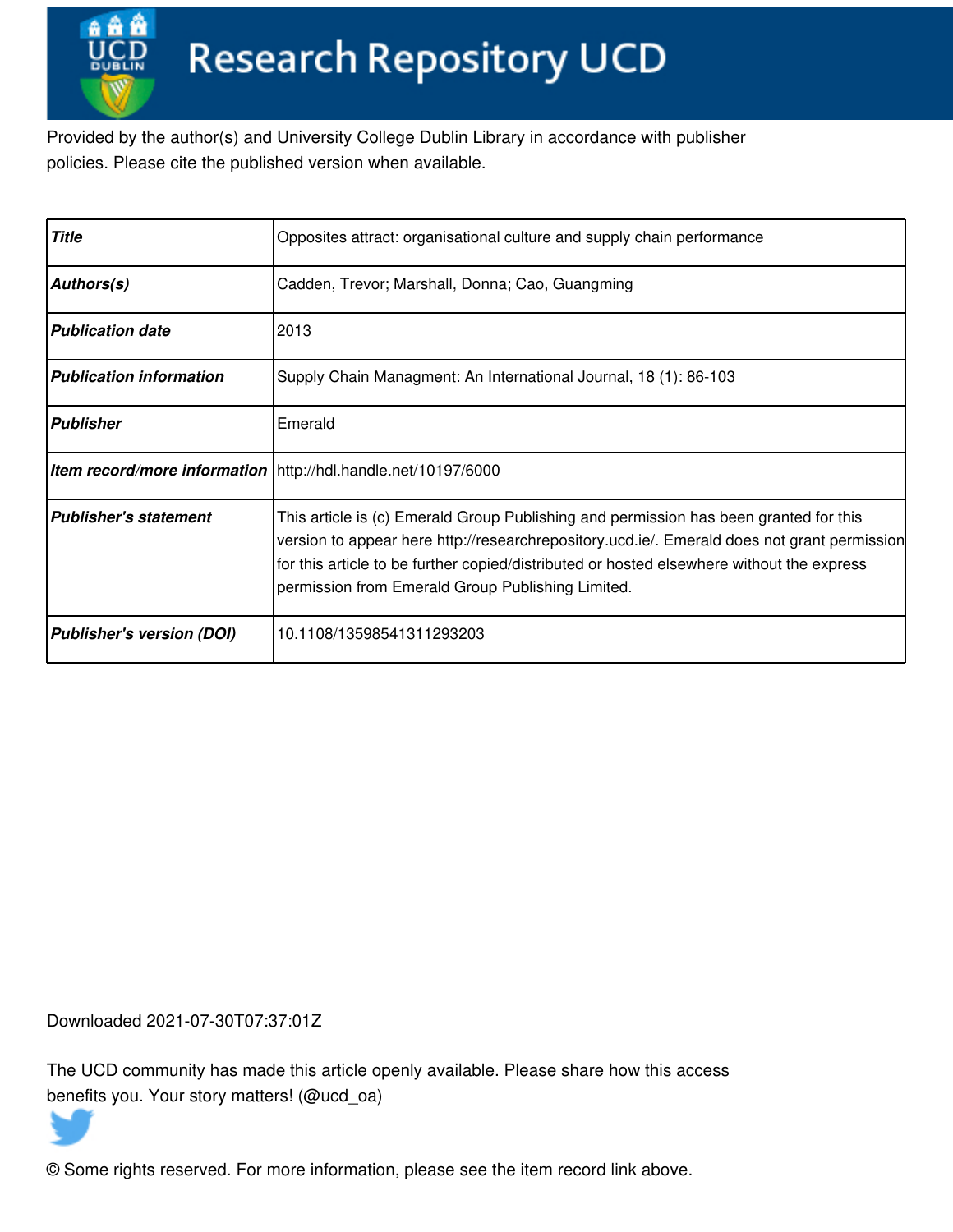# **Opposites attract? Organisational culture and supply chain performance**

## **1. 
Introduction**

There are many studies over the years investigating the impact of organisational culture on firm performance (Denison and Mishra, 1995; Flamholtz and Kannan-Narasimhan, 2005; Marcoulides and Heck, 1993; Petty et al, 1995; Yilmaz et al, 2005). The result is a widely accepted view that organisational culture has a significant impact on both business and operational firm performance. 'Cultural fit' entered the literature in the early 1990s with a study by Cartwright and Cooper (1993). It stayed largely in social science research in relation to mergers and acquisitions or joint ventures (Cartwright and Cooper, 1993b; Chaterjee et al, 1992; Deshpandé and Farley, 2004; Sirmon and Lane, 2004; Teerikangas and Very, 2006; Weber and Camerer, 2003; Weber et al, 1996). Lately, the significance of interorganisational cultural fit on firm performance is recognised in the supply chain management literature (Whitfield and Lenderos, 2006), few empirical studies focus on the influence of interorganisational cultural fit on strategic buyer-supplier relationship performance (Winklhofer et al, 2006). Yet, firms are increasingly forming strategic buyer-supplier relationships to achieve success (Chen and Paulraj, 2004; Dyer, 2000; Krause et al, 1998; Phillips et al, 2006) with inter-organisational cultural fit recognised as an essential ingredient within these relationships to achieve success (Fawcett et al, 2008; Lau and Goh, 2005; McHugh et al, 2003). Many papers discussing strategic buyer-supplier performance make fleeting or inferential references to the significance of cultural fit in achieving increased and sustained performance but most do not focus specifically on or develop the concept (Barringer and Harrison, 2000; Cousins et al, 2006; Lamming, et al, 2004; Prahinksi and Benton, 2004).

This study is embedded within the relational view theory, whereby buyers and suppliers join together in long-term relationships and combine resources (assets, knowledge and capabilities) to deliver competitive advantage. Partnerships that exhibit behaviours of knowledge sharing, high levels of trust, and joint coordination report supernormal profits for both parties that neither could achieve in isolation (Dyer and Singh, 1998; Zacheria et al, 2011). The relational view theory compliments the current study as certain behaviours: have an outcome focus; open exchanges of ideas and information; and goodwill are synonymous with organisational cultures that report significant positive performance outcomes.

This paper seeks to expand the knowledge in this area of buyer-supplier relationships by investigating the extent to which organisational cultural fit between a buyer and its strategic suppliers positively influences performance. Another key contribution is insights are gained using mixed methodologies: as the survey method alone is limited in conducting supply chain management research (Larson and Halldorsson, 2002; Tangpong et al, 2010). Further, most strategic buyer-supplier relationship studies tend to focus on the buyer side only, the buyers' perception of the supplier, or are purely theoretical or quantitative (Cousins et al, 2006; Mello and Stank, 2005), while this study goes beyond the dyad.

The central research question in this study is: "What cultural dimensions between a buyer and its supply chain partners support high and poor performance outcomes?"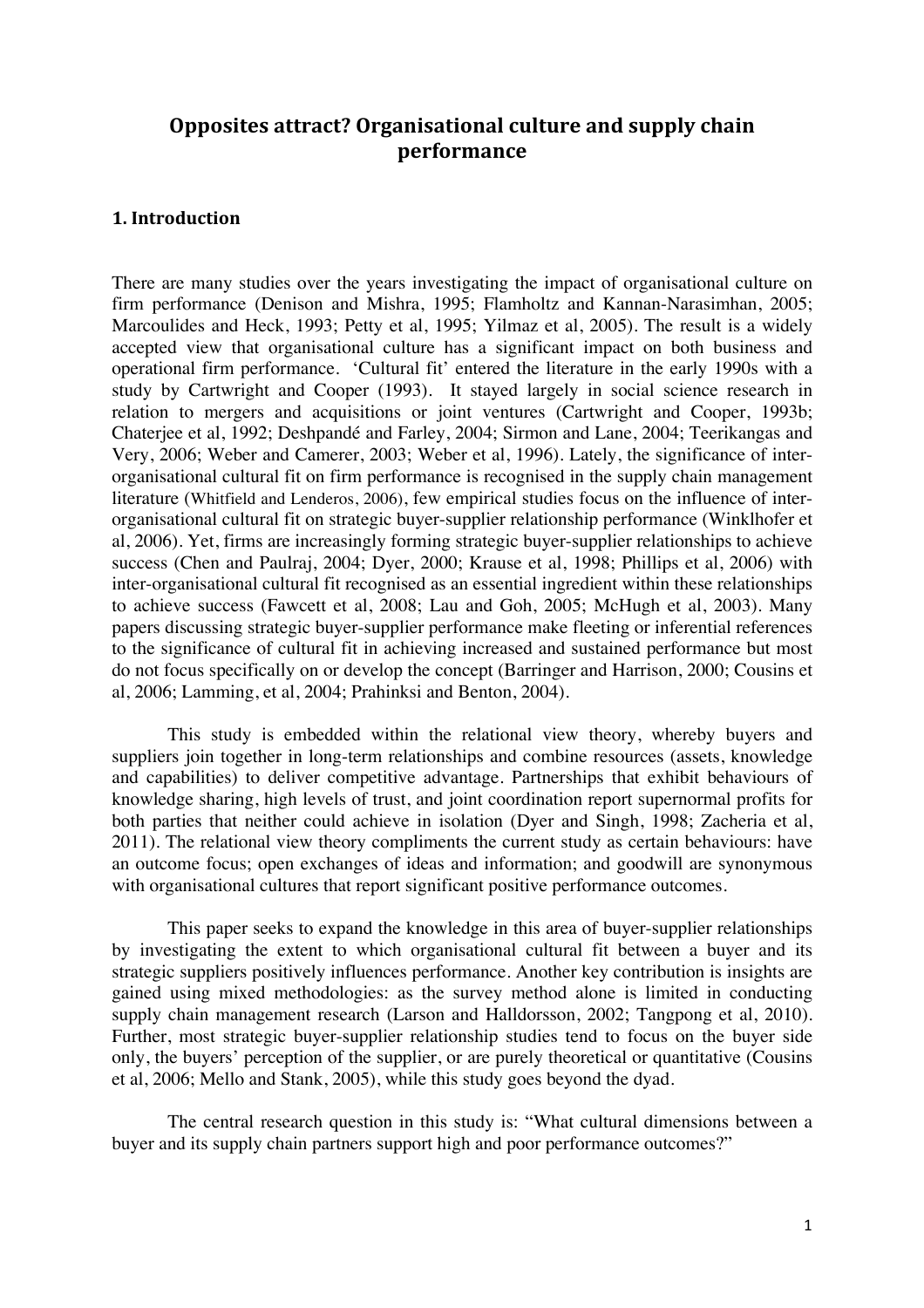The key objectives of this study are:

1. To measure the organisational culture of buyer and supplier organisations (tier one and two) within a best performing supply chain and an underperforming supply chain;

2. To investigate how differing organisational cultural dimensions between supply chain members influence the performance of the supply chain;

3. To provide a tentative organisational cultural fit model to support high performance outcomes in strategic buyer-supplier relationships; and

4. To develop a set of propositions for large-scale testing.

The paper is presented as follows: Firstly, the literature is reviewed relating to the variables of interest, followed by a detailed research methodology section. Thereafter the results and analysis section is presented. Further a discussion of the findings is summarised and finally further research directions, research implications and limitations are posed.

#### **2. Literature Review**

#### *2.1 Strategic buyer-supplier relationships*

With shorter product life cycles, increased global competition and dynamic environments, many firms are engaging in supplier rationalisation (Cousins et al, 2008; McIvor and McHugh, 2000; Prahinski and Benton, 2004). The key objective of this rationalisation programme is to increase competitiveness by reducing the cost base and more effectively managing relationships with fewer, critical suppliers (Fawcett et al, 2008; Cousins, 2002; Tan et al, 2002).

Although the automotive and aerospace industries have long led the way with early supplier involvement and rationalisation initiatives (Cousins et al, 2003), the concept has now permeated across a range of industries and sectors (Cadden et al, 2010; Lamming et al, 2004), due to purchasing costs in manufacturing companies reported to be in excess of 55% (Tully et al, 1995; Degraeve and Roodhooft, 2001) with service companies reporting up to 35% of cost of sales as direct purchasing costs (Degraeve and Roodhooft, 2001). Such findings have resulted in increased attention on buyer-supplier relationships across sectors to enhance performance outcomes. Supply base rationalisation has led to firms categorising critical suppliers as 'strategic' and moving away from the traditional arm's-length or adversarial relationships (Sako, 1992; McIvor and McHugh, 2000). To become a strategic supplier, buying firms require suppliers to exhibit a number of key characteristics and capabilities in addition to the standard cost, service and quality measures; for example, during supplier selection stage, Nortel (a large multinational telecommunications firm) measures potential strategic suppliers against a range of additional criteria including innovation, strategic fit, customer and industry knowledge, systems development, and, significantly, cultural fit (Cadden et al, 2010).

Many benefits of strategic buyer-supplier relationships have been reported such as increased market share, improved time to market, reduced supply chain lead times and increased profit for supply chain participants (Cousins et al, 2008; Shin et al, 2000). However, in order for these benefits to be maximised, understanding the culture of each supply chain partner organisation is deemed critical (Fawcett et al, 2008; Shub and Stonebaker, 2008), with the ability to align the respective cultures of the buyer and supplier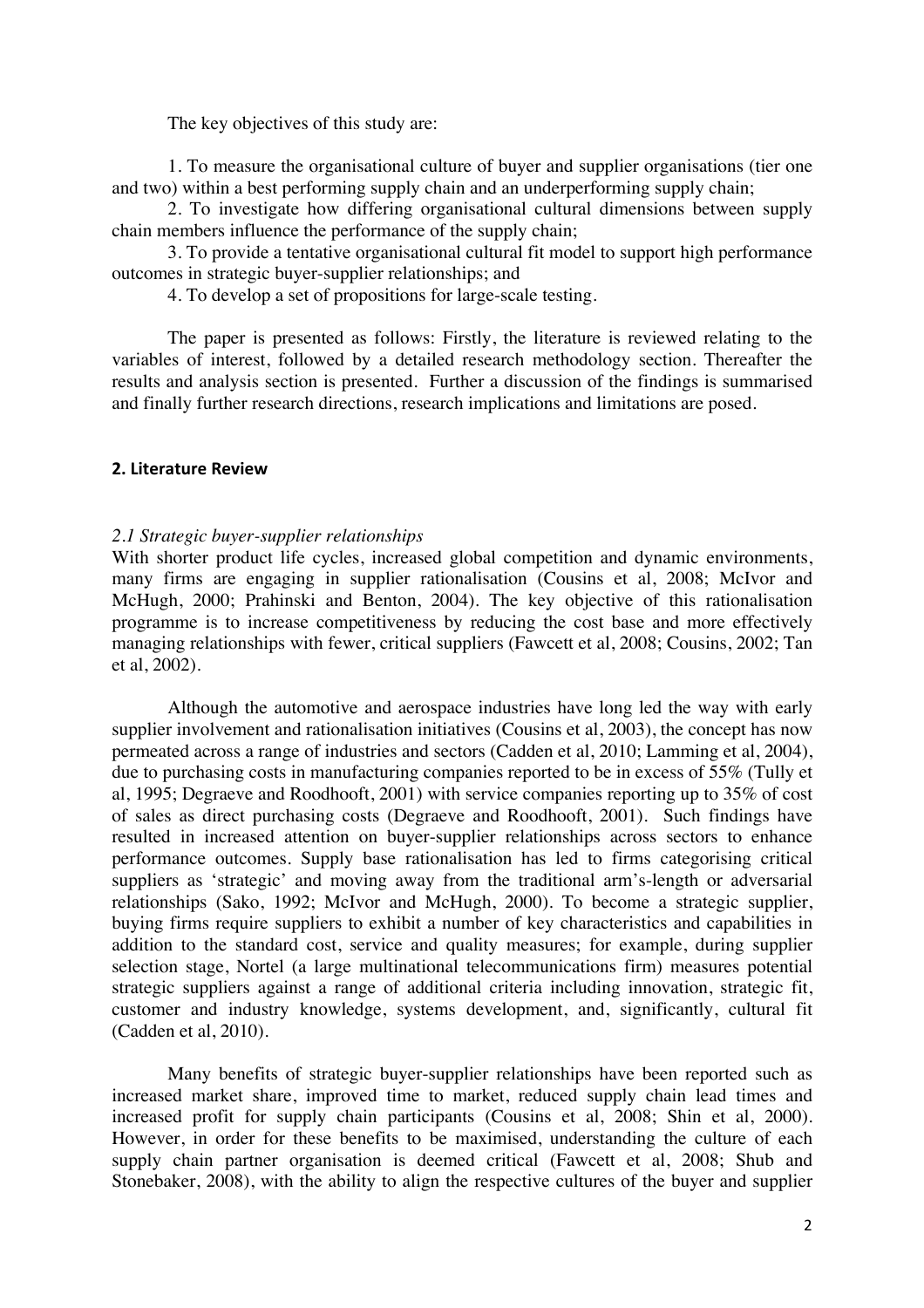organisation recognised as an essential ingredient in delivering the desired performance outcomes (Barringer and Harrison, 2000; McIvor and McHugh, 2000).

#### *2.2 Cultural fit and performance in buyer-supplier relationships*

Despite many differing definitions of culture in the literature, there is a general agreement among researchers that culture relates to patterns of values and beliefs that are manifested in practices, behaviours and various artefacts shared by organisational members (Hofstede, 1980; Trice and Beyer, 1993; Pothukuchi et al, 2002). Organisational cultural fit is reported as being best measured at the practices level with national culture measured at the values level (Hofstede et al, 1990; Naor et al, 2010; Shankarmahesh et al, 2003).

Cultural fit is a standard term in the literature (Cartwright and Cooper, 1993; Douma et al, 2000; Sirmon and Lane, 2004; Weber et al, 1996) although it appears in many guises in different disciplines including cultural compatibility (Veiga et al, 2000; Weber and Camerer, 2003) and acculturation (Larsson and Lubatkin, 2001). The majority of previous studies have tended to focus the investigation of cultural fit in differing contexts, such as individual corporations or national cultures (Hofstede, 1980; Kale and Barnes, 1992; Parkes et al, 2001; Veiga et al, 2000), and mainly focus on joint ventures or mergers and acquisitions (Hagedoorn and Sadowski, 1999; Teerikangas, and Very, 2006). Therefore, although the importance of organisational cultural fit in strategic buyer-supplier relationships has been reported in the literature as significant (Barringer and Harrison, 2000; Cousins et al, 2006; Fawcett et al, 2008; Lamming, et al, 2004, Lau and Goh, 2005) research has been inferential or conceptual. Barringer and Harrison (2000) focused on a theoretical overview of many types of inter-organisational relationships and reported, in general, that all interorganisational relationships are difficult to manage due to the absence of aligned corporate cultures. Further, they suggested that the inability to align cultures results in relationship failure. Meanwhile Fawcett et al, (2008), who reported on benefits and barriers to effective supply chain management made passing remarks that misalignment of cultures in a supply chain context is a key barrier to success.

From an inter-organisational viewpoint, cultural fit is generally referred to as the compatibility of two integrating firms' cultures (Cartwright and Cooper, 1993). With evidence suggesting that culture dissimilarity between two integrating firms has resulted in lower productivity, lower financial performance outcomes, lower relationship satisfaction, and higher levels of conflict (Cartwright and Cooper, 1993b; Pothukuchi et al, 2002; Weber and Camerer, 2003).

The reported significance of shared values, beliefs and behaviours (cultural fit) on performance in an inter-organisational supply chain setting is becoming more widespread (McAfee et al, 2002; Mello and Stank, 2005). Bates (1995) reported a significant relationship between organisational culture and manufacturing strategy, while Mello and Stank (2005) develop a useful theoretical framework and report that differing cultural dimensions have differing influences on buyer -upplier performance outcomes. Further, the authors call for further research, especially empirical research, in this area. McAfee et al, (2002) investigate the role of organisational cultural fit in a supply chain setting. Although the focus of the theoretical study was integrated with developing human resource policies, the study highlighted the influence of cultural fit between supply chain partners in achieving and sustaining successful relationship outcomes.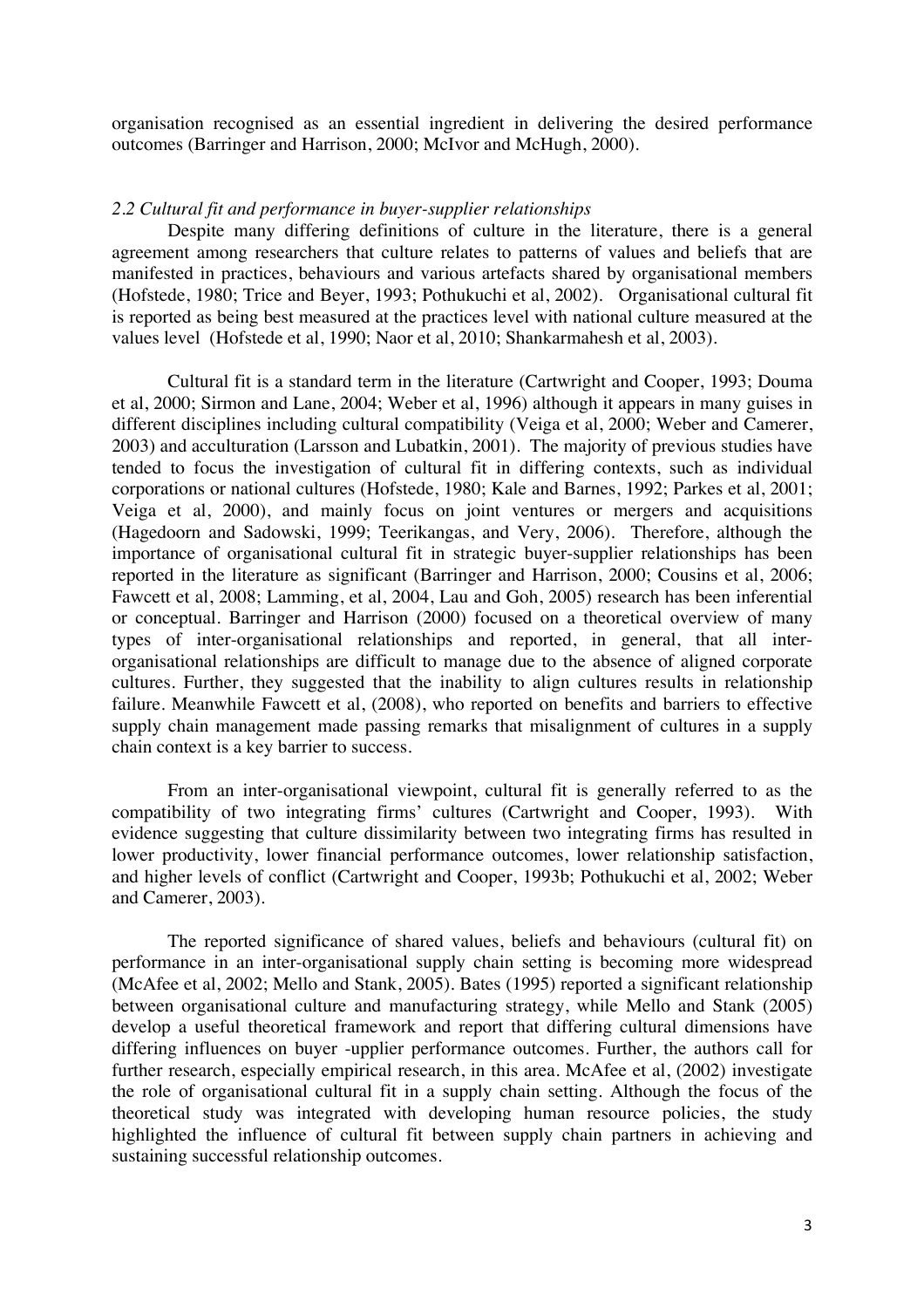Therefore, whilst many authors continually refer to the importance of cultural fit in strategic buyer-supplier relationships few empirical studies are present in the literature. Deshpandé and Farley (2004) are an exception and investigated the influence of organisational cultural fit on buyer-supplier performance outcomes. Albeit, the study is positioned within a marketing/innovativeness context and relies on the buyers' perception of their suppliers' culture in the completed single respondent questionnaire, the study is a global study and highlights the significant correlation between organisational culture variables and buyer-supplier performance outcomes. An additional paper by Cousins et al, (2006) refers to the importance of shared values, behaviours and attitudes between the buyer and strategic supplier in achieving high performance outcomes.

#### *2.4 Research propositions:*

The literature reinforces the authors' central proposition that inter-organisational cultural fit within strategic buyer-supplier relationships can be hugely beneficial for all partners in achieving and sustaining performance outcomes. As Cartwright and Cooper (1993: p.60) report "*The degree of cultural fit that exists between the combining organizations is likely to be directly correlated to the success of the combination*", for example, a supplier who is rigid and bureaucratic with many rules and procedures (process driven) may struggle to adapt to sudden changes in demand patterns, and this inflexibility could negatively impact responsiveness to customer demand (results).

Therefore, the propositions under study are (see Figure 1):

*Proposition 1*: Similarity of cultural dimensions between buyers and suppliers will lead to a high performing supply chain.

*Proposition 2:* Dissimilarity of cultural dimensions between buyers and suppliers will lead to a low performing supply chain.

\*\*Insert Figure 1 here\*\*

#### **3. Methodology**

To date much research involving buyer and supplier relationships focuses on one side of the relationship, i.e. buyers' or suppliers' perception of the relationship (Cousins et al, 2008) and tends to use a positivist (survey) approach alone, with only one respondent, usually the buyer firm's purchasing manager, from a range of organisations (Cousins et al, 2006). Such authors admit to this limitation and call for further research including phenomenological methodologies and supply chain studies to enrich the findings (Ambrose et al, 2010; O'Toole and Donaldson, 2002). As cultural fit is clearly a major cause of concern for organisations involved in strategic buyer-supplier relationships (McHugh et al, 2003; Phillips et al, 2006), this study attempts to shed additional insight into inter-organisational relationships by gathering data from beyond the dyad (quantitative and qualitative) from within a buyer organisation and tier one and tier two strategic suppliers in a best performing and an underperforming supply chain in the Fast Moving Consumer Goods (FMCG) sector.

To cope with the increasing frequency and scale of changes in technology and managerial methods, management researchers are frequently calling for a combination of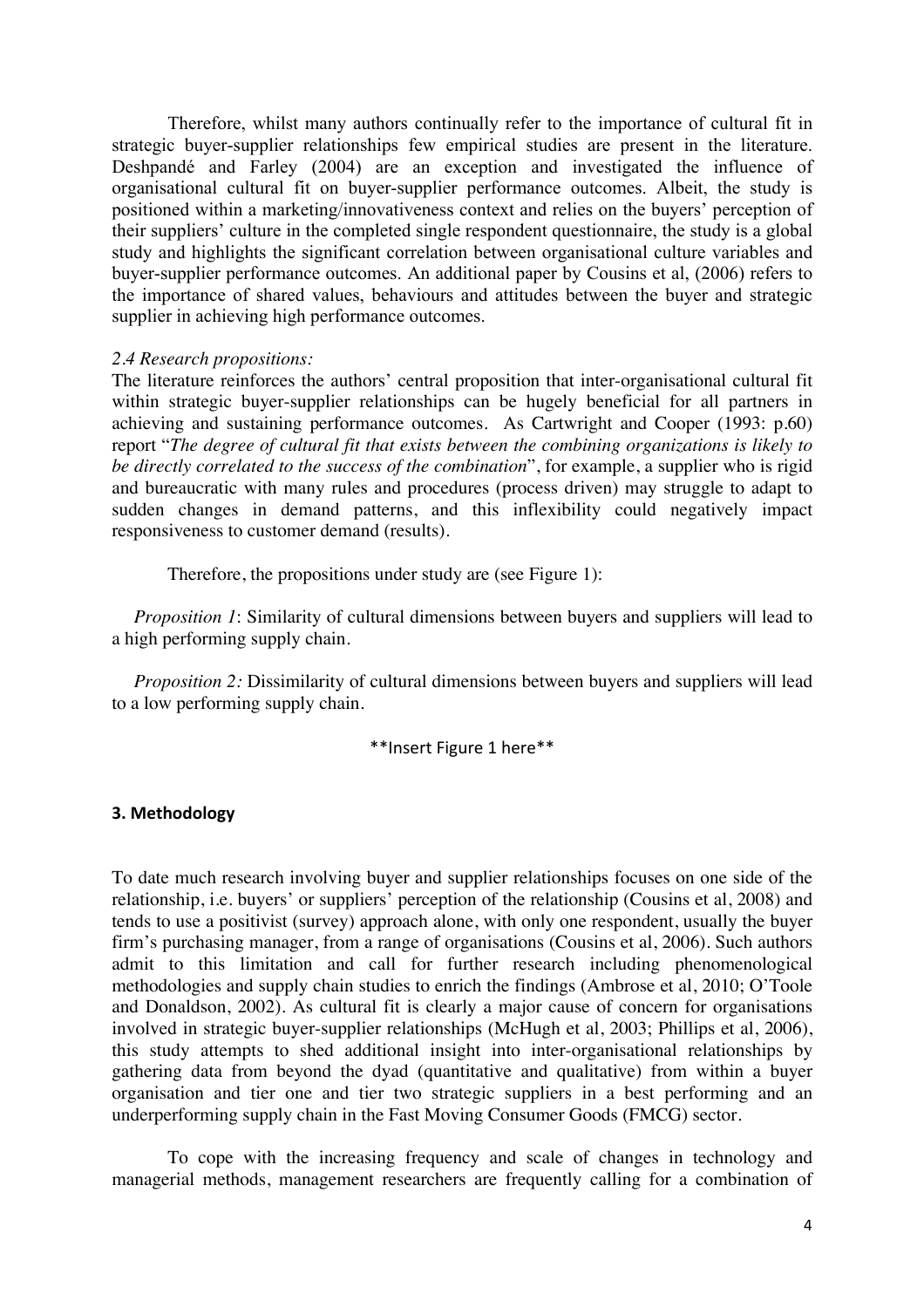statistical and qualitative research (Lewis, 1998). A widely accepted and useful approach is research based on preliminary statistical analysis to provide a platform for further analysis using the in-depth case method (Drejer et al, 1998; Pannerselvin et al; Tangpong et al, 2010). Post-experimental semi-structured interviews will help provide enrichment and validation to the preliminary findings (Yin, 2003; Eisenhardt, 1989). Given the complex nature of culture, and the nature of the study whereby we wish to uncover areas for further research and theory development and testing, an exploratory case study approach prefixed by preliminary statistical analysis was deemed most appropriate.

The statistical analysis will aid in providing an understanding of the relationship between varying cultural dimensions within the FMCG supply chain. Post statistical analysis, in-depth semi-structured interviews, company tours, documentation analysis and informal conversations with staff were used to provide enrichment and validation of information in a natural setting where a full understanding is unknown (Voss et al, 2002).

The focus organisation (the buyer) identified its best performing supply chain and an underperforming supply chain (both supply chains included tier one and tier two suppliers). A pre-validated organisational cultural dimensions questionnaire (developed by Verbeke, 2000 as an updated version of Hofstede et al's (1990) practices tool) was issued to both the buyer and the respective tier one and tier two suppliers, detailed below (see appendix 1).

The results were analysed using a series of ANOVA's between the respective supply chain partners. The findings were then explored and validated using a range of qualitative methods (A series of one-hour semi-structured interviews with 12 personnel from the best performing and 12 personnel from the underperforming supply chain. Each interviewee had supply chain responsibilities and represented different organisational levels, i.e., two at strategic and two at operational level from each participating organisation: 12 in total. The interviews explored the findings of the preliminary data analysis along with supply chain and performance questions to assess the central research proposition that inter-organisational cultural fit influences supply chain performance. This process augmented the statistical findings along with evidence gathered from various other qualitative sources, such as documentation analysis, meeting attendance, and company tours. Supply chain performance data for the respective best and underperforming supply chains were also gathered and triangulated via the aforementioned qualitative sources (see Table 1). The unit of analysis for this study is the organisation.

#### \*\*Insert Table 1\*\*

#### *3.1 Case selection*

This study investigates strategic buyer and strategic supplier relationships within an FMCG supply chain (Bread and Bakery) in the UK, as it is proposed to be one of the most likely sectors to display the phenomenon of interest. The Bread and Bakery section under study is the second largest in the food sector with sales of over £3bn annually (Keynotes, 2010). This sector has a long association with supply chain management practices (Webster et al, 2006) and has encountered many challenges over the years. The market is mature and saturated and investment in new product development and marketing are required to sustain market share. Similarly, all participants within the supply chain have dealt with increasing prices (energy and raw materials) since the middle of the decade (Keynotes, 2010). Indeed consumption of Bread and Bakery products fell by 6% between 2005/6 and 2008 (Keynotes, 2010).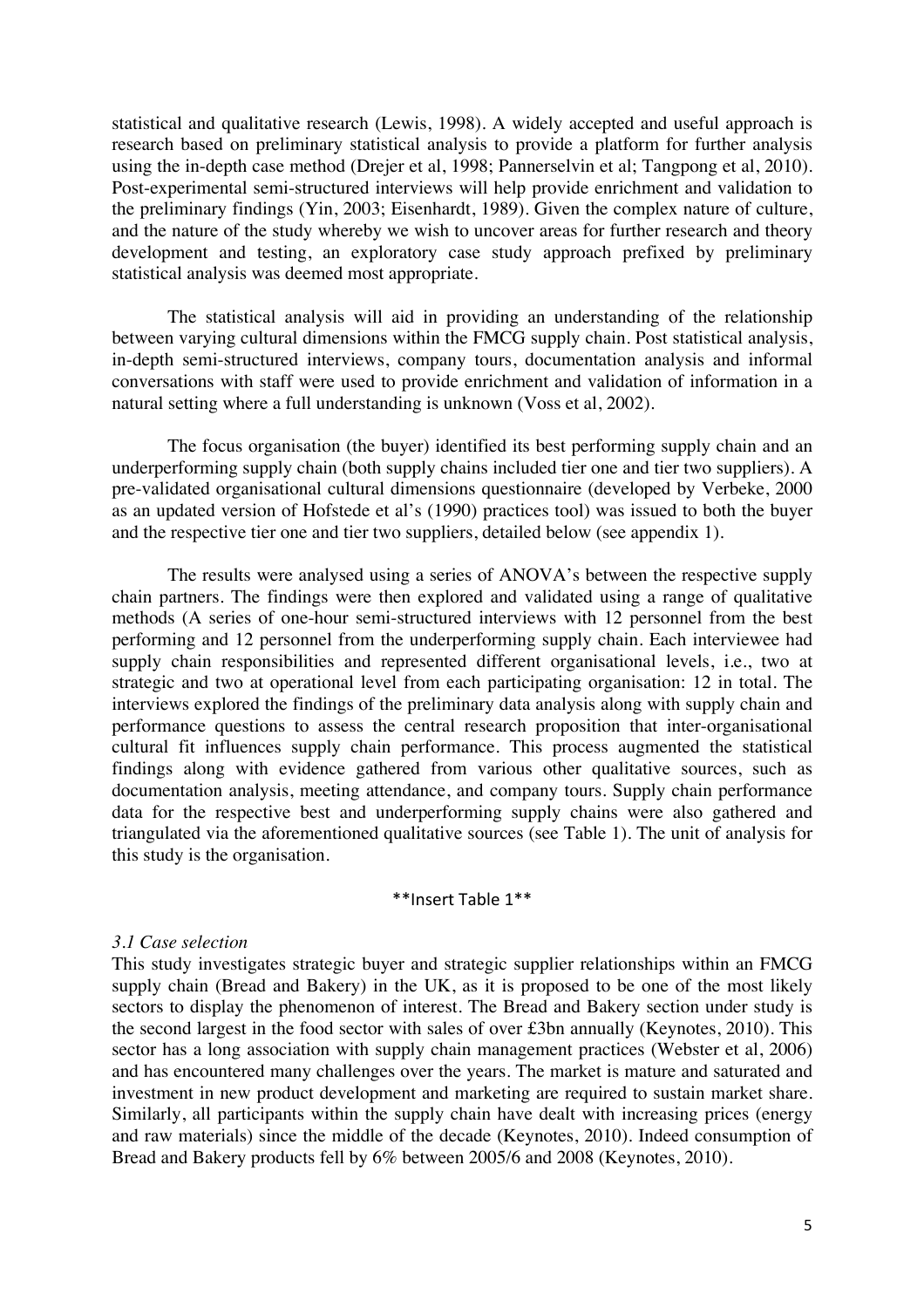Previous studies of the FMCG sector have shown interesting supply chain practice insights (Menachof et al, 2009; Jharkhana and Shankar, 2006; Webster et al, 2006). For example, Webster et al (2006) found that the positioning of the buyer in the supply chain, where the buyer is under severe pressure from large powerful retailers to deliver high quality goods at a low cost in the backdrop of volatile demand and price changes, has resulted in an adversarial supply chain culture upstream where urgent change management is required. Tummala et al (2006) report that the single most important prerequisite for achieving this change to enhance supply chain performance is to align corporate cultures between the buyer and key strategic suppliers within the supply chain.

#### *3.2 The buyer organisation*

The buyer organisation is based in the UK. The organisation has around 300 members of staff and produces a range of perishable products for large retailers such as Tesco, Asda, and Marks and Spencer. The organisation's products are recognised in the industry as leading brands. The buyer organisation invests heavily in new product development to maintain its position as one of the UK's major suppliers to its customers. Throughout this study, to allow for anonymity, the organisation will be known as Bakerco. It has been operating in the UK for over 50 years. It is a heavily unionised environment resulting in difficulties changing work practices and terms and conditions over the past 10-15 years. The average number of year's service is 20+ for junior staff, whereas it is around five years for senior staff. Labour turnover is under 2% and absenteeism is 4% per annum.

Departments are broken down into production, engineering, distribution, purchasing, finance, HR, marketing, and sales. Senior management includes Managing Director, and Heads of Production, Engineering, Distribution, Sales, Marketing and HR. Estimated numbers of management are 20, engineering employees 15, distribution 40, marketing, HR , finance, and purchasing all have under five employees, and production has approximately 200 employees (this includes three shifts).

Albeit the organisation has been largely profitable over the years, the current economic pressures have resulted in an erosion of profitability. With the retirement of many of the senior management in recent times and a young vibrant management team now in place, there is a great appetite and opportunity for organisational change and business improvement to ensure long-term sustainability and competitive advantage. The management team recognise cultural assessment and cultural alignment within their supply chain as a first and fundamental step in this change process.

#### *3.3 Supplier selection*

On request, the buyer organisation gave details of its best performing supply chain and an underperforming supply chain. The buyer based its selection on internal supply chain metrics (see Table 1) which are common to those used in many supply chain studies, as they relate broadly to cost, service and quality measures (Shin et al, 2000; Cousins et al, 2008).

The buyer negotiated initial access to both tier one and tier two suppliers within the best performing and underperforming supply chain. The supplier organisations are all UK based and are in close proximity to the buyer organisation.

*3.4 Best performing supply chain Tier one supplier: Labelco*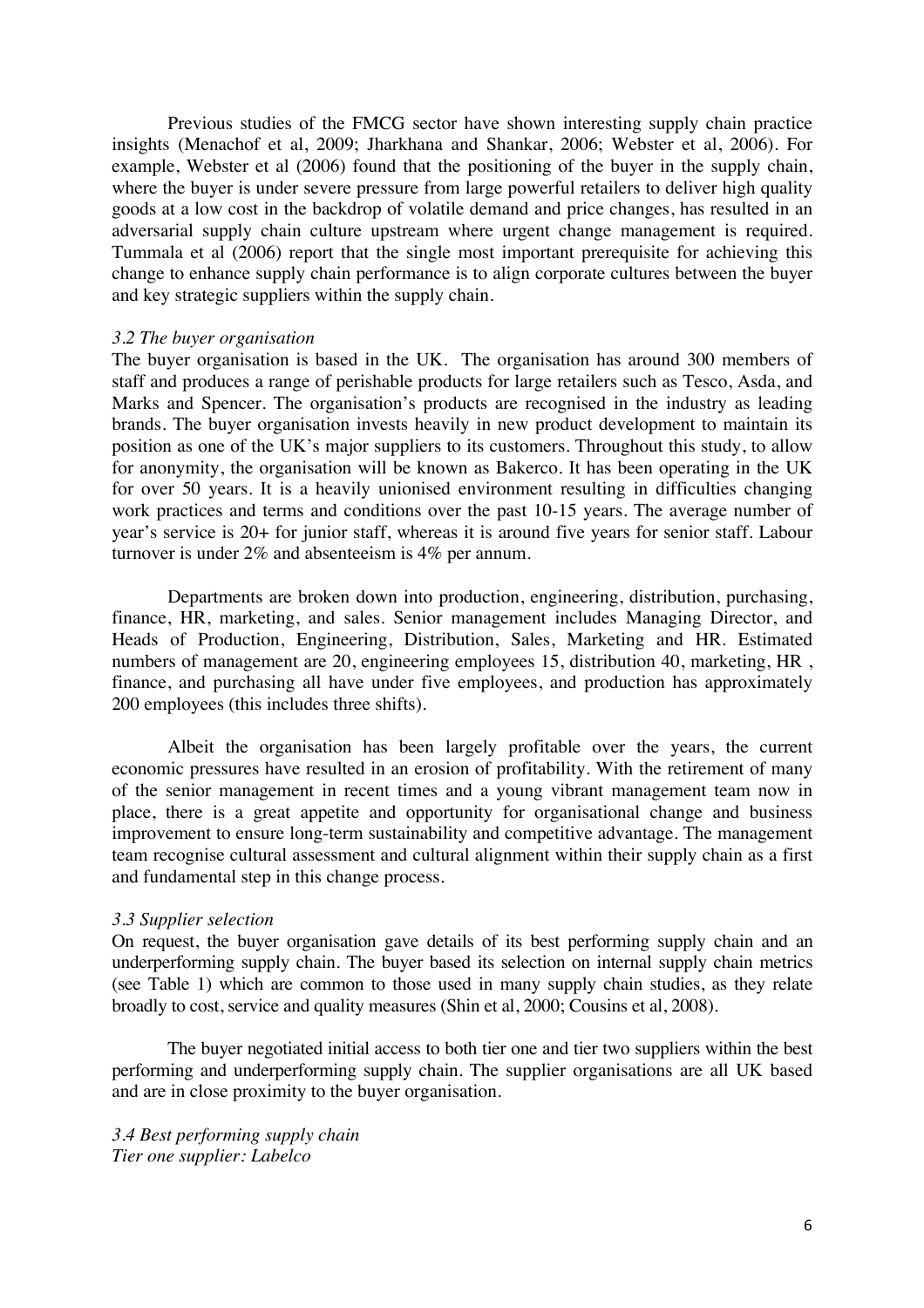Labelco is in operation over 45 years with 92 employees in total. It has been working with Bakerco for 15 years and the work with Bakerco represents 30% of their business. This supplier manufactures labels for Bakerco. This supplier prides itself on innovation and service and suggests that such ethos and values results in long-term relationships and repeat business with its key customers.

#### *Tier two supplier: Inkco*

Inkco is also over 40 years old and is also relatively small in size having only 42 employees in total. It has been working with Labelco for 20 years and the work with Labelco represents 45% of their business. This supplier provides ink to Labelco. This supplier has won European awards for its manufacturing processes and regards innovation and flexibility as its core values, which the supplier believes permeate its entire organisation. This supplier's managers state that partnerships are the vehicle to business success.

#### *3.5 Underperforming supply chain*

#### *Tier one supplier: Bagco*

Bagco is over 100 years old. This supplier has 112 employees in total. It has been working with Bakerco for five years and the work with Bakerco represents 30% of their business. This supplier manufactures plastic bags for Bakerco. Bagco prides itself in its customer service, time to market, innovation and quality.

#### *Tier two supplier: Chemco*

Chemco is over 18 years old. This supplier has 101 employees in total. It has been working with Bakerco for five years and the work with Bakerco represents 40% of their business. This supplier supplies chemical agents to Inkco.

## *3.6 Measures*

The pre-validated questionnaire devised by Verbeke, (2000), which is an updated version of Hofstede et al's (1990) organisational practices tool, was deemed appropriate for measuring the organisational culture of the buyer and suppliers for this study. Hofestede et al (1990) found that organisations from the same nation differ mainly in organisational practices. Hofstede et al's (1990) tool is a recognised tool for measuring cultural fit between integrating organisations (Pothukuchi et al, 2002), however, the revised version by Verbeke (2000) was deemed more appropriate as Hofstede's tool has issues with validation (Singh et al, 1996; cited by Verbeke, 2000). The revised organisational practices tool provides a robust validated measurement tool with updated relevant dimensions suitable for this study, i.e., Market versus Internal dichotomy (essentially supply chain related). Verbeke (2000) suggests that this updated tool is beneficial in research with production-related and supply chain organisations.

The cultural instrument used is a 35 item, 5 point Likert scale. The 35 items are broken down into six independent dimensions to assess organisational culture at a manifested practices level these are: Process versus Results; Employee versus Job; Open versus Closed; Loose versus Tight; Normative versus Pragmatic; and Market versus Internal).

When integrating organisations differ in their practices, previous studies reported conflict, misunderstanding, and interaction problems, leading to late delivery of orders, poor response to unexpected demand changes, and increased product cost (Pothukuchi et al 2002). For example, the Employee versus Job orientation measures the extent to which employees are supported in their work, through personal and work pressures or events. In other words, is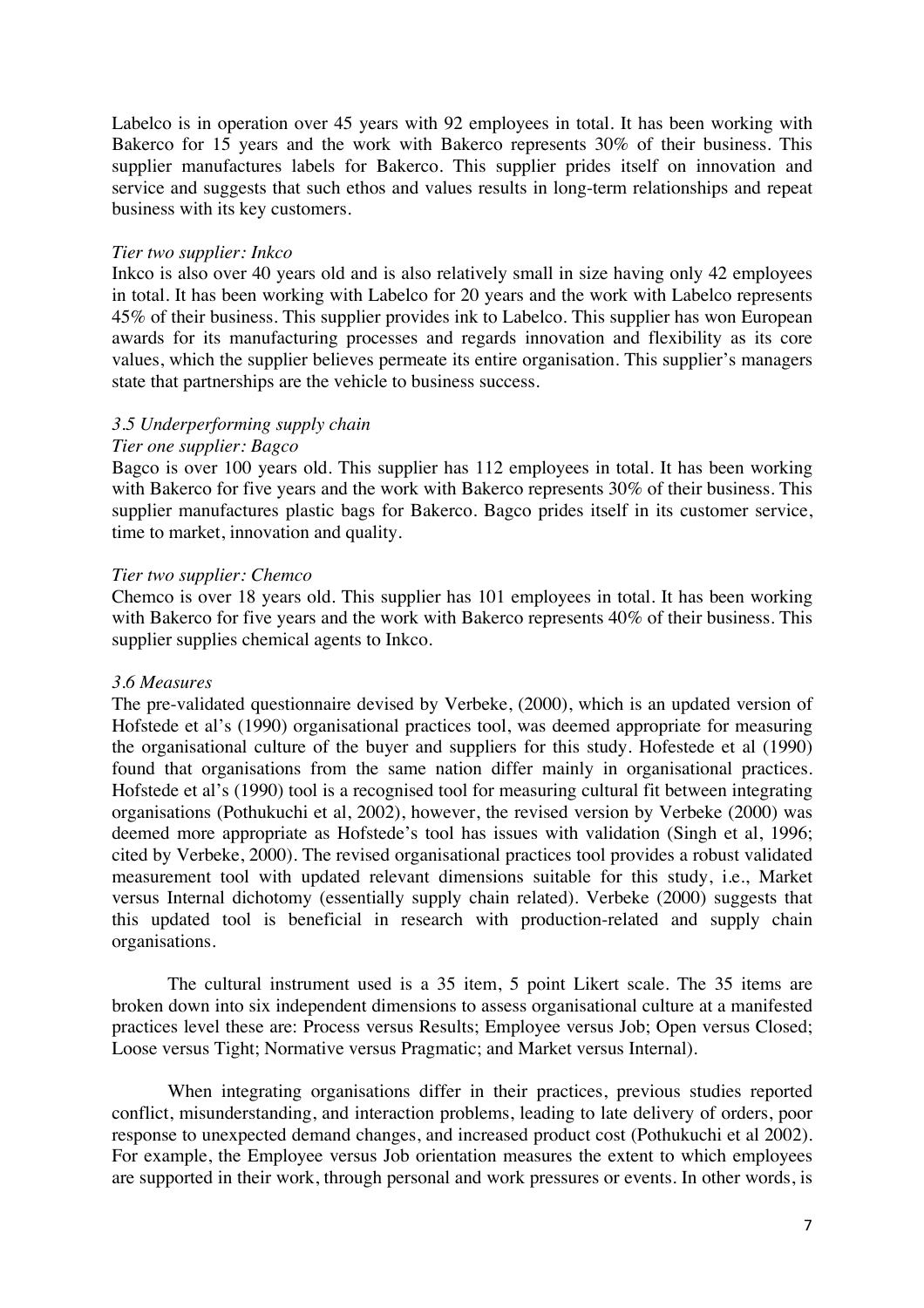it about getting the job done, or a concern for the person? Differences in this dimension within a strategic buyer-supplier relationship context could result in conflicting communication methods and organisational commitment issues, negatively impacting relationship performance. Verbeke (2000) suggests that a high mean score on each dimension is the optimum cultural profile as this reflects an organisation that is results driven, employee focused, externally oriented and where communication is encouraged (see Table 2).

#### \*\*Insert Table 2 here\*\*

Prior to issue of the relevant cultural questionnaires within the participating organisations (buyer and supplier organisations), a panel of six academics, and ten practitioners from the same industry evaluated each questionnaire for appropriateness. Some minor adjustments to wording and scaling were made.

In addition, the research team were invited to an open tour each of the participating organisations by the respective management teams. These open tours allowed the research team to break away from the standard tour to speak informally with staff from a range of functions and levels. This was extremely useful in gathering direct observations, both through the anecdotal conversations with a range of staff levels, and through the physical artefacts/display boards, et cetera on show. The direct observations and informal contact with staff will aid in clarification and verification of survey responses and support construct validity (Bowyer and McDermott, 1999). Such methods are deemed essential in triangulating research (Sousa and Voss, 2001; Yin, 1994).

Management briefed employees as part of the monthly team brief on the supply chain culture study. The researchers were invited to this brief and were able to distribute questionnaires face to face in hard copy format to employees who didn't have access to email. The remaining questionnaires were issued via the HR manager via email, or to line managers for staff who were not available on the day of issue. A number of sealed confidential boxes were located throughout the organisation for returns. Some of the email questionnaires were also returned in this way to allow anonymity of staff, whereas some staff were happy to forward via email. In any case, all were treated anonymously.

#### \*\*Insert Table 3 here\*\*

#### *3.7 Supply chain performance*

A number of studies have highlighted that firms have been unable to maximise the potential of their supply chain performance primarily due to their inability to integrate the needs of the respective partners (Gunasekaran et al, 2004; Lambert and Pohlen, 2001). It is recognised that supply chain performance is difficult to define (Flynn et al, 1994), largely, because any such measures must be understood by each of the supply chain participants (Gunasekaran et al, 2004).

A variety of supply chain performance measures have been recommended. These measures include operational measures such as operating cost, inventory costs, flexibility (Ahmad and Schroeder, 2003; Beamon, 1999; Gunasekaran et al, 2001), delivery performance (Ahmad and Schroeder, 2003; Beamon, 1999; Gunasekaran et al, 2001);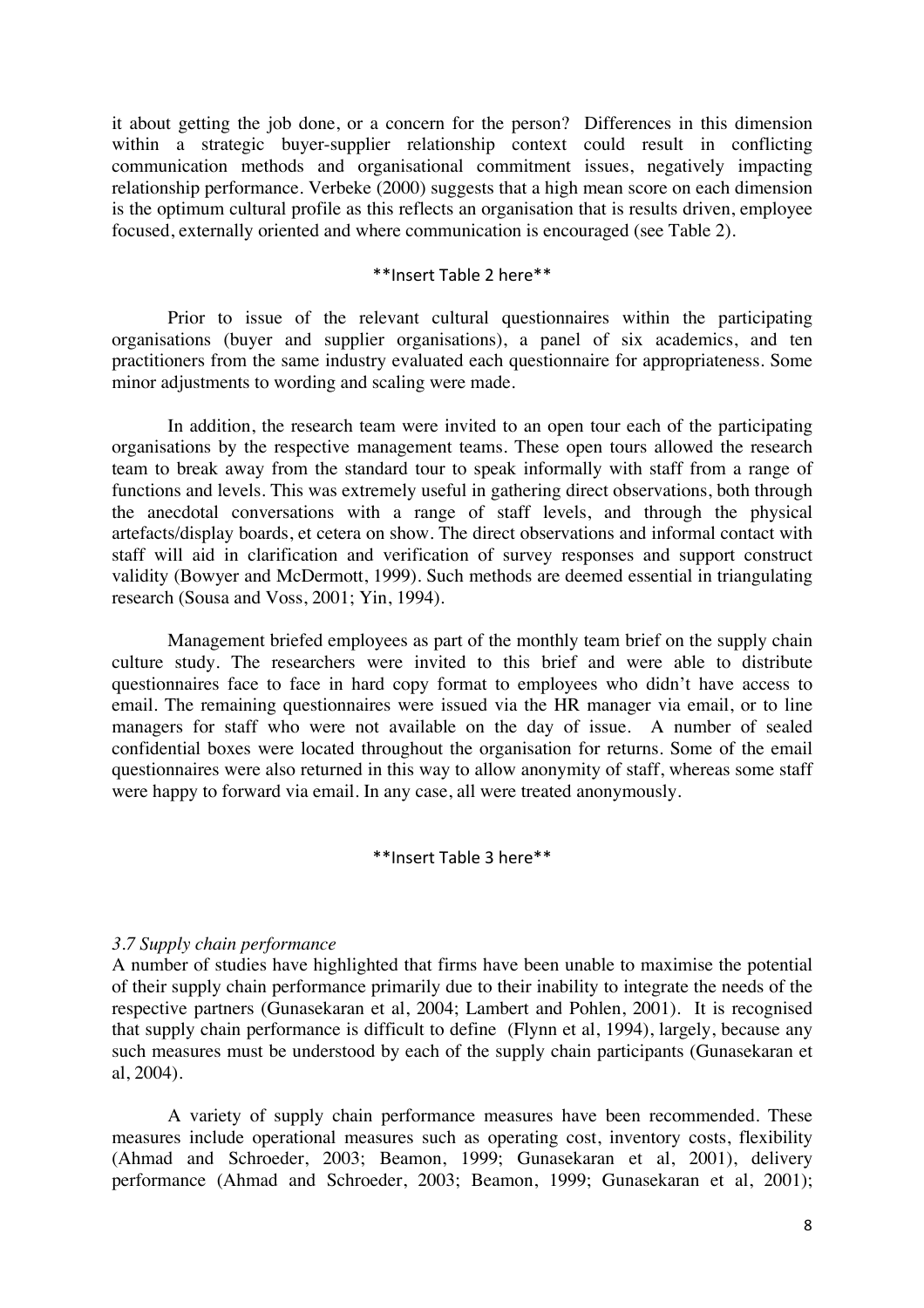Gunasekaran et al, 2004). And financial measures, such as profitability, return of assets (ROA), and cash to cash cycle (Wisner, 2003; Gunasekaran et al, 2001).

Supply chain performance measures were measured through accessing the buyers supply chain metrics, encompassing both operational and financial measures (see Table 1). In-depth semi-structured interviews with both key buyer and supplier personnel with supply chain relationship responsibilities were used to correlate the results of the organisational culture instrument with the buyer's supply chain metrics for both the best performing and underperforming supply chain. Both strategic and operational personnel were interviewed (two from each level from each participating organisation to allow for replication). In total 12 one hour (approx.) interviews were conducted.

#### **4. Results**

322 respondents participated in the research. A high response rate from each participating organisation was attained (ranging from 49-64% within the respective partner in the best performing supply chain, and 32-59% in the underperforming supply chain) (see Table 1). The results shown below are based on these responses. The sample was divided into two subgroups (best supply chain and underperforming supply chain). Subgroup 1 (known from here as 'Best') had 253 respondents (buyer respondents represented 71% of the sample due to being a larger organisation whereas suppliers represented 29% of the sample). Subgroup 2 (known from here as 'Under') had 250 respondents (the same buyer respondents as above; representing 72% of the sample, with the remaining 28% representing tier one and tier two supplier).

The mean total scale scores for the six organisational culture dimensions are reported in Table 4. In the study, all six dimensions from the best performing supply chain resulted in significant differences between the buyer and its supply chain (either tier one or tier two or both). Across each dimension in the best performing supply chain, the buyer had the lowest mean score. Tier one supplier (Labelco) had the highest mean score across four dimensions (Employee, Open, Loose and Market) whereas Tier two supplier (Inkco) had the highest mean score across the remaining two dimensions (Results and Norm). The results interestingly revealed no significant differences between tier one and tier two suppliers.

In the study, all six dimensions from the best performing supply chain resulted in significant differences between Bakerco and its supply chain (either Labelco or Inkco or both). In all cultural dimensions, in the best performing supply chain, Bakerco had the lowest mean score. This is shown in the radar plot in Figure 2.

#### \*\*Insert Figure 2 here\*\*

No significant differences were found in the underperforming supply chain. Across all the cultural dimensions Bagco and Chemco's average mean scores were significantly lower than the best performing supply chain. This is shown in Figure 3.

## \*\*Insert Figure 3 here\*\*

*4.1 Best performing supply chain*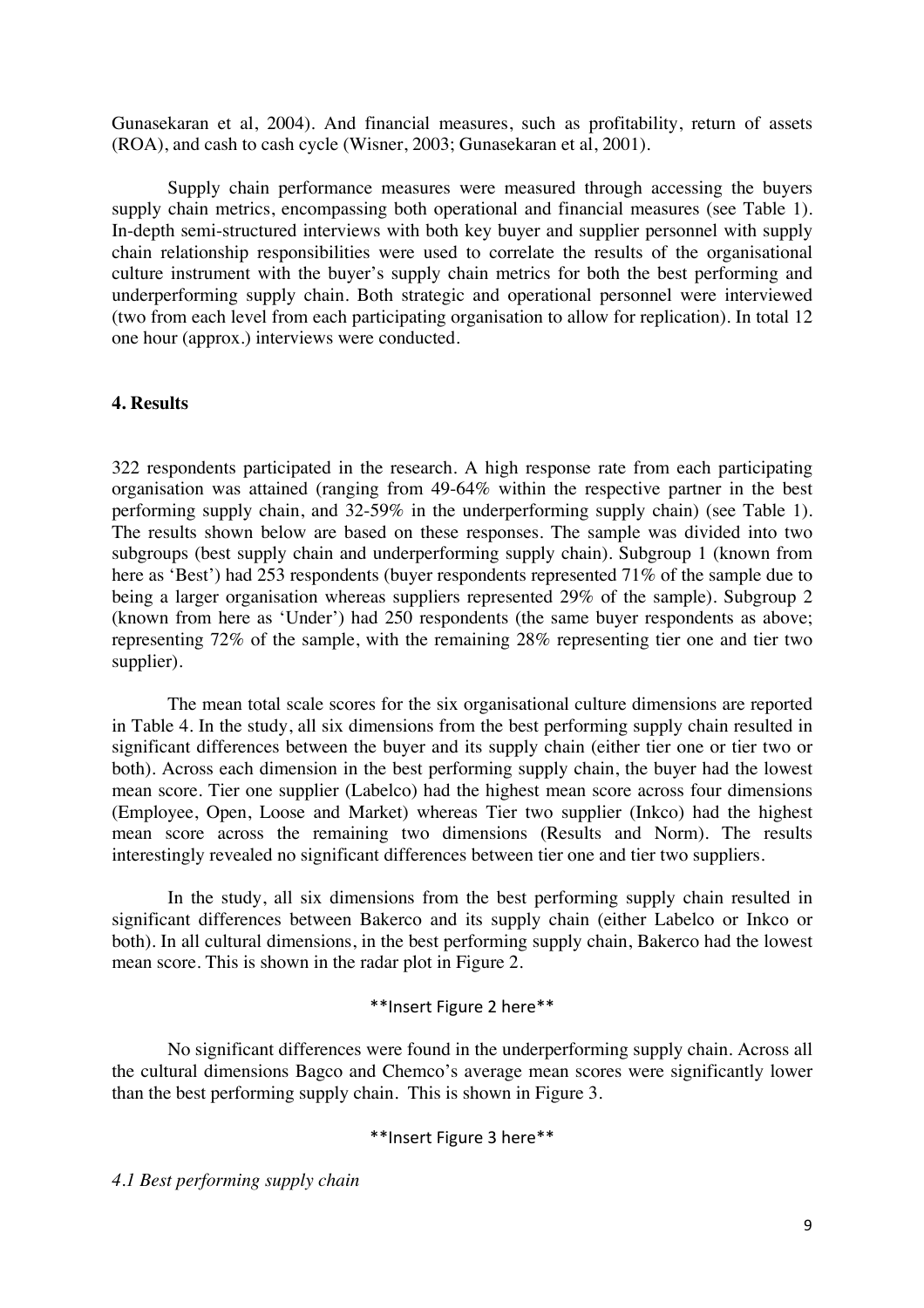A one-way ANOVA, using company grouping as the independent variable and total mean scores were analysed using each of the six cultural dimensions as the dependant variable. The following was revealed:

- Results cultural dimension produced a significant main effect,  $F(3,49.85)=7.21$ ,  $p<.01$ . Post hoc tests showed that the mean scores for the buyer, Bakerco, and tier two supplier, Inkco, were significantly different  $(p<0.01)$ .
- Employee cultural dimension produced a significant main effect, F(3,20.49)=30.63, p<.01. Post hoc tests showed the employee scores for Bakerco are significantly different to those reported for tier one supplier Labelco  $(p<0.01)$ .
- Open cultural dimension produced a significant main effect,  $F(3,22.40) = 22.52$ ,  $p < 01$ . Post hoc tests showed that the mean open scores for Bakerco are significantly different to Labelco  $(p<0.01)$ .
- Loose cultural dimension produced a significant main effect,  $F(3,53.28)=45.61$ ,  $p<.01$ . Post hoc tests showed that the mean loose scores for Bakerco are significantly different to scores reported for both Labelco and Inkco (p<0.01).
- Norm cultural dimension produced a significant main effect,  $F(3,35.94)=4.12$ , p<.01. Post hoc tests showed that the mean norm scores for Bakerco are significantly different to scores reported for Inkco  $(p<0.01)$ . The results also revealed no significant differences in norm scores between the two suppliers (p>0.05).
- Market cultural dimension produced a significant main effect,  $F(3,39.04)=9.90$ ,  $p<.01$ . Post hoc tests showed the market scores for Bakerco are significantly different to those reported for Labelco (p<0.01).

#### *4.2 Underperforming supply chain*

Across all six organisational culture dimensions there are no significant differences between the buyer (Bakerco) and tier 1 supplier (Bagco) or tier 2 supplier (Chemco) or between the suppliers.

#### **5. Discussion and conclusion**

The findings indicate that organisations in the high-performing supply chain have significantly different cultural profiles, having significant differences across all six cultural dimensions. Organisations in the low-performing supply chain have almost identical profiles across all six cultural dimensions with significantly lower mean scores across each dimension. This is in contrast to much of the current literature espousing cultural congruence as an enabler to high performance (Pressey et al, 2007; Weber and Camerer, 2003).

However, once the statistical results are triangulated with the qualitative data, deeper insights are provided. The qualitative data reveal the importance of a supply chain that is results-based, employee-focused, flexible, pragmatic, externally-focused, and which thrives on constructive criticism. A supply chain exhibiting these characteristics has a significant influence on achieving and sustaining enhanced performance outcomes for each participant, termed by the authors as a collaborative culture. This concurs with work by Prajogo and McDermott (2011) who report that a flexible and externally-oriented culture (termed 'developmental') is consistently associated with positive performance outcomes. Conversely, where the supply chain's culture is rule-driven, job-focused, defensive, inflexible and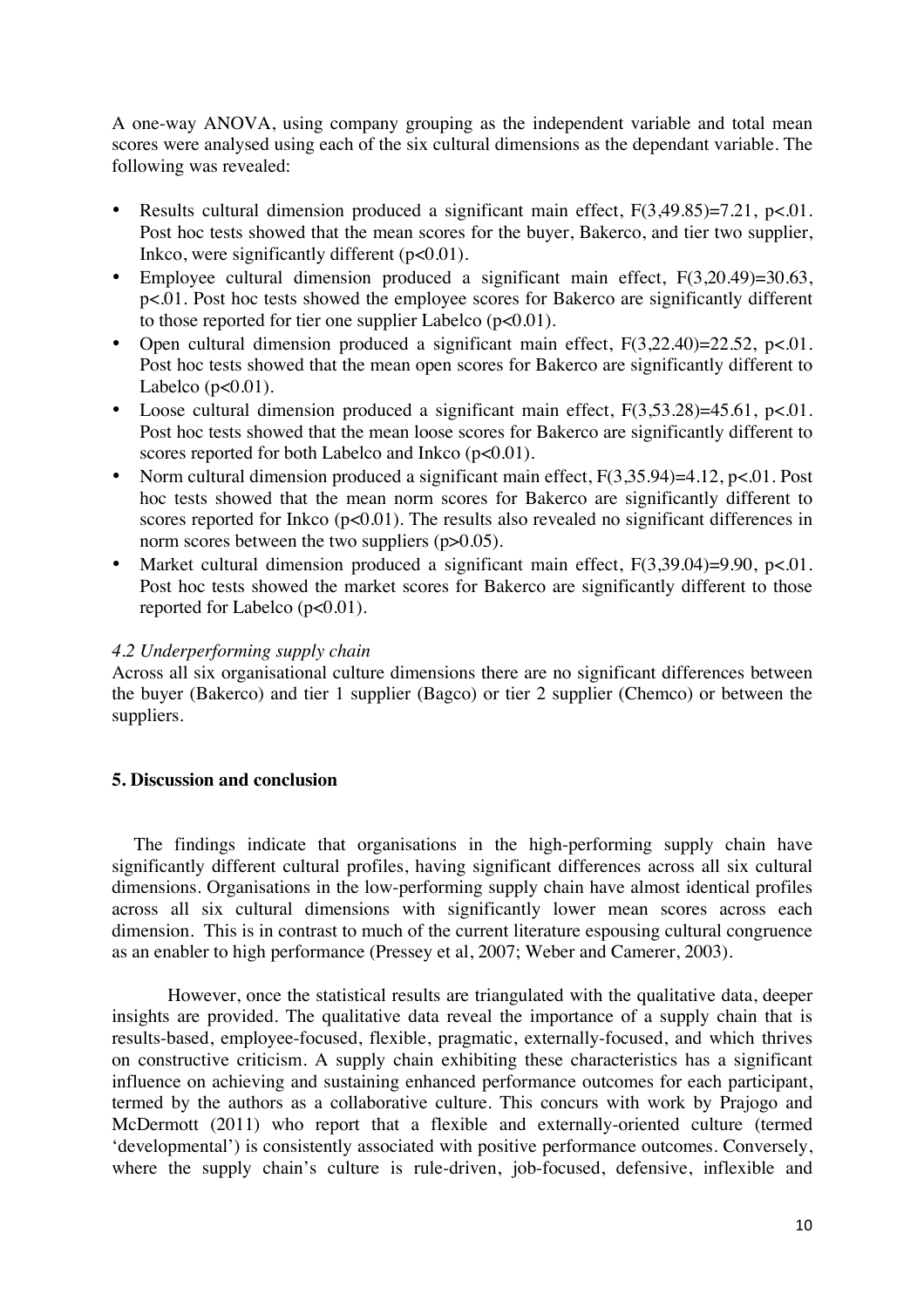internally-focused, this appears to have a direct correlation with poor performance: adversarial culture.

The buying company in our study revealed a changing culture. The general manager stated:

"*We are a heavily unionised organisation and very mechanical. Staff are low-skilled and a large percentage of our staff are production operatives. It is hard to change the behaviours of these staff, who in many cases have been here over 30 years. However, we have a new, young, progressive management team who are more people orientated than before..."* 

This was endorsed by tier one and tier two supply managers (Labelco's and Inkco's) in the best performing supply chain:

*"Bakerco haven't been open to changing how they do things over the years but in recent times the tide seems to be turning"* 

*"We are a customer-focused organisation, more because we have to be. ...we try to instil new behaviours in our customer (Labelco) but they say they are trying to do the same with their customer (Bakerco) but nothing has changed in 15 years…"* 

The statistical results when taken in context of these qualitative findings suggest that the buyer (Bakerco) realises the need to change its own culture. Interestingly, the enabler to success in Bakerco's best performing supply chain lies upstream with the suppliers. It is the suppliers who determine the success of Bakerco.

This concurs with work by Dearlove and Coomber (1999) who reported that valuesled firms constantly outperform non values-led firms. In this instance, it is the values-led suppliers benefitting the buyer. Agility, adaptability and alignment are critical elements in developing 'best value supply chains' (Ketchen and Hult, 2007). The supply base's ability to react to inadequate communication or unexpected changes in demands from the buyer is masking the inadequacies within the buyer organisation in the best performing supply chain. Meirovich (2010) contends that if there are overarching cultural dimensions supporting performance then differences may not matter and can lead to a level of success.

However, throughout the underperforming supply chain, there is conflict, poor communication, and a lack of flexibility, responsiveness and trust. This results in missed orders, late deliveries, quality issues and cost implications. An example was highlighted during the interviews with a tier one supply manager (Bagco):

*"(Bakerco) used to be more mellow, but have become more cut throat, even in meetings things tend to get quite heated and you can find them swearing across the table at us... I always use the phrase, we are good at working together when we are not working against each other, which seems to be quite a bit of the time, there is much conflict, especially at times of increased business pressure...".* 

This blame culture was in evidence through observations by the authors in buyersupplier meetings in the underperforming supply chain: triangulated with the low mean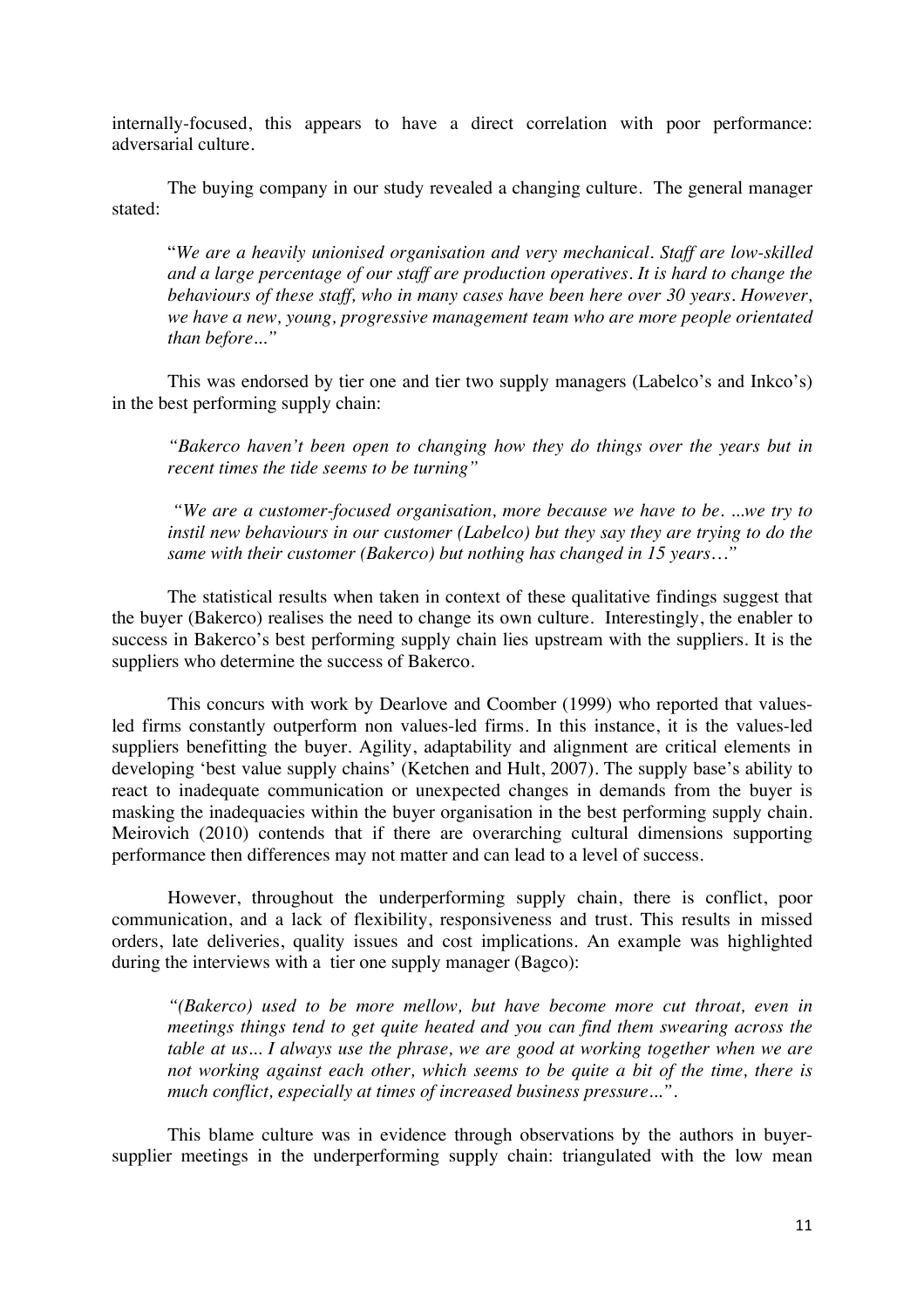scores in the open cultural dimension and the following statement from a Bakerco warehouse operative:

*"Nobody wants blame, everybody tries to transfer blame... if you change your mind that is seen as a weakness, where if you think you were wrong and someone has a better solution then you should be willing to change your mind, but I think here people just don't change their mind cause they don't want to be seen as weak or whatever.."* 

Creating a culture of performance improvement removes the fear of cause and effect, by instilling a no blame culture, which typically results in performance being a behavioural rather than an organisational outcome (Neely, 2002). Such a culture is clearly absent in the underperforming supply chain.

The similarities in the underperforming supply chain may indicate that a 'cultural clash' (Cartwright and Cooper, 1993) exists and change needs to occur throughout this supply chain for success. Many studies have made either direct or inferential comments concerning the detrimental impact of adversarial cultures on performance (Kee, 2003; McHugh et al, 2003; McHugh and Brotherton, 2000).

The suppliers in the best-performing supply chain have significantly higher mean scores on the market dimension than in the underperforming supply chain. This outward looking, supply chain-focused cultural dimension may be important for overall supply chain performance. This concurs with several other studies where a supply chain orientation leads to high performance (Deshpandé and Farley, 2004; Mello and Stank, 2005).

The findings clearly indicate the importance of an outcome, people, and externally focused culture. The buyer organisation was able to leverage these characteristics from within its best performing supply chain. However, whilst the best performing supply chain was high performing in relative terms to its underperforming supply chain, there is still much improvement that can be achieved. This shortfall is a result of the buyer culture requiring change. Currently the buyer culture has low mean scores across the majority of its cultural dimensions, suggesting an environment which is more process than results driven, is concerned with the job rather than the person, and focuses on internal operations rather than exhibiting a broader view of its external operating environment.

With regard to using organisational cultural fit as a measure of effective buyersupplier relationships, there are three scenarios as a result of the findings in this study: firstly, the organisations in the best-performing supply chain have similar collaborative cultures, i.e., shared values, beliefs and behaviours (evidenced by high mean scores across the dimensions). In this case the relationship would be most successful and positive performance outcomes due to the close match; secondly, both organisations in the under performing supply chain have similar adversarial cultures (evidenced by low mean scores across dimensions, such as being too job-focused, process-driven, and inflexible). In this case the relationship would be unsuccessful and there would be negative performance outcomes as a result of the clash (as in underperforming supply chain); and finally, where organisations have opposing cultures, for example, if one organisation has a collaborative culture and one organisation an adversarial culture. It is proposed that a moderately successful outcome may occur, but less successful than option one. This would appear to be the situation in best performing supply chain, where the buyer is heavily formalised, rule-based and commands a supply chain that is flexible and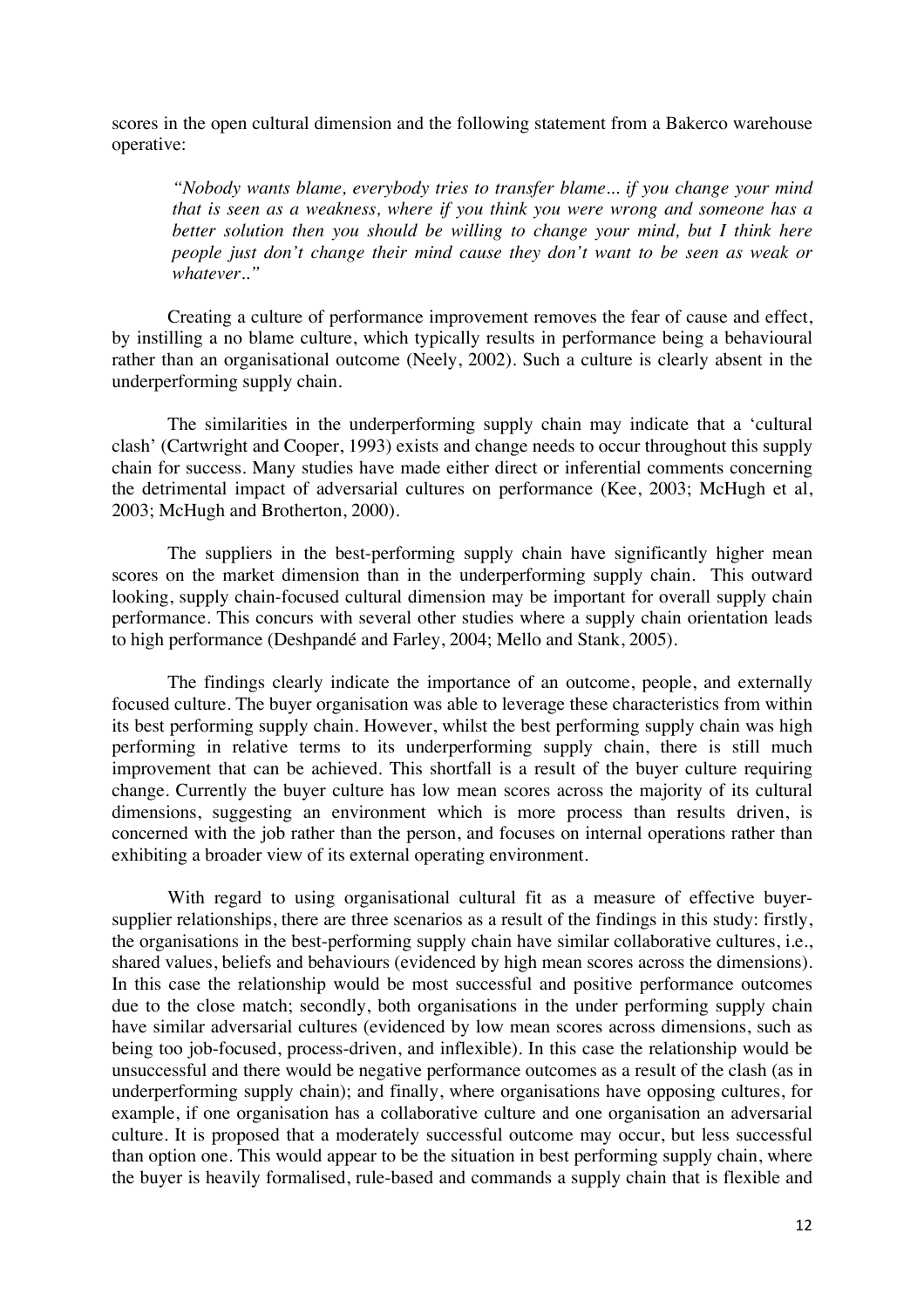agile and supports the buyer organisation. As the general manager of the buying organisation said:

*"It is easier for us to change our suppliers' culture than our own."* 

On the other hand, if the supplier possessed an adversarial culture and the buyer a collaborative culture then the outcomes of the relationship would again be less successful and result in moderate performance outcomes, with the buyer searching for a supplier with a more compatible culture. This scenario could occur in industries where demand is uncertain and volatile, e.g., electronics. The inability to be responsive and flexible to the customers changing needs could result in poor performance outcomes.

Based on the above analysis the following propositions could be tested in a largescale future study to augment external validity:

*Proposition 1*: Buyer and supplier organisations that both have similar collaborative cultures will result in maximum buyer-supplier performance outcomes;

*Proposition 2:* A buyer with an adversarial culture and a supplier with a collaborative culture will result in moderate buyer-supplier performance outcomes;

*Proposition 3:* A buyer with a collaborative culture and a supplier with an adversarial culture will result in moderate or poor buyer-supplier performance outcomes;

*Proposition 4:* A buyer with an adversarial culture and a supplier with an adversarial culture will result in poor buyer-supplier performance outcomes;

## \*\*Insert Figure 4\*\*

#### *5.1 Implications*

Organisations can no longer operate as single entities (Cousins and Crone, 2003). Many organisations, particularly western based, are still wedded to the traditional *modus operandi* embedded within transaction cost economics theory. However, the inherent and well reported weaknesses, such as based solely on economic factors, and the unit of analysis of a single transaction at one point in time, ignoring the reality that competitive advantage (or failure) develops over time are seen as central barriers to organisations sustaining high performance outcomes. The evolution of the theory on partnerships and relationships (Sako, 1992, Cousins et al, 2002) through relational view and social exchange theory (Casson, 1998; Dyer and Singh, 1998) is increasingly recognised within supply chain thinking. Firms need to work closer with fewer suppliers with trust at the core. However, trust must shift from the economic definition a pseudonym for risk management, balancing the effect of costs and benefits (Williamson, 1985) to norm-based trust (whereby trust is embedded within and beyond organisational boundaries as a core value). A shared supply chain culture of normbased trust and openness will yield increased outcomes and reduced conflict and uncertainty throughout the supply chain (Cousins et al, 2008). Techniques to create a collaborative culture include project start meetings to create shared goals, informal meetings, suppliers based on buyers site, workshops, and project team outings (Cousins et al, 2008; Lee 2004).

Managers should pay as much attention to cultural evaluation within the supplier selection process as it does to finance or strategic factors (Weber et al, 1996). Cultural misfit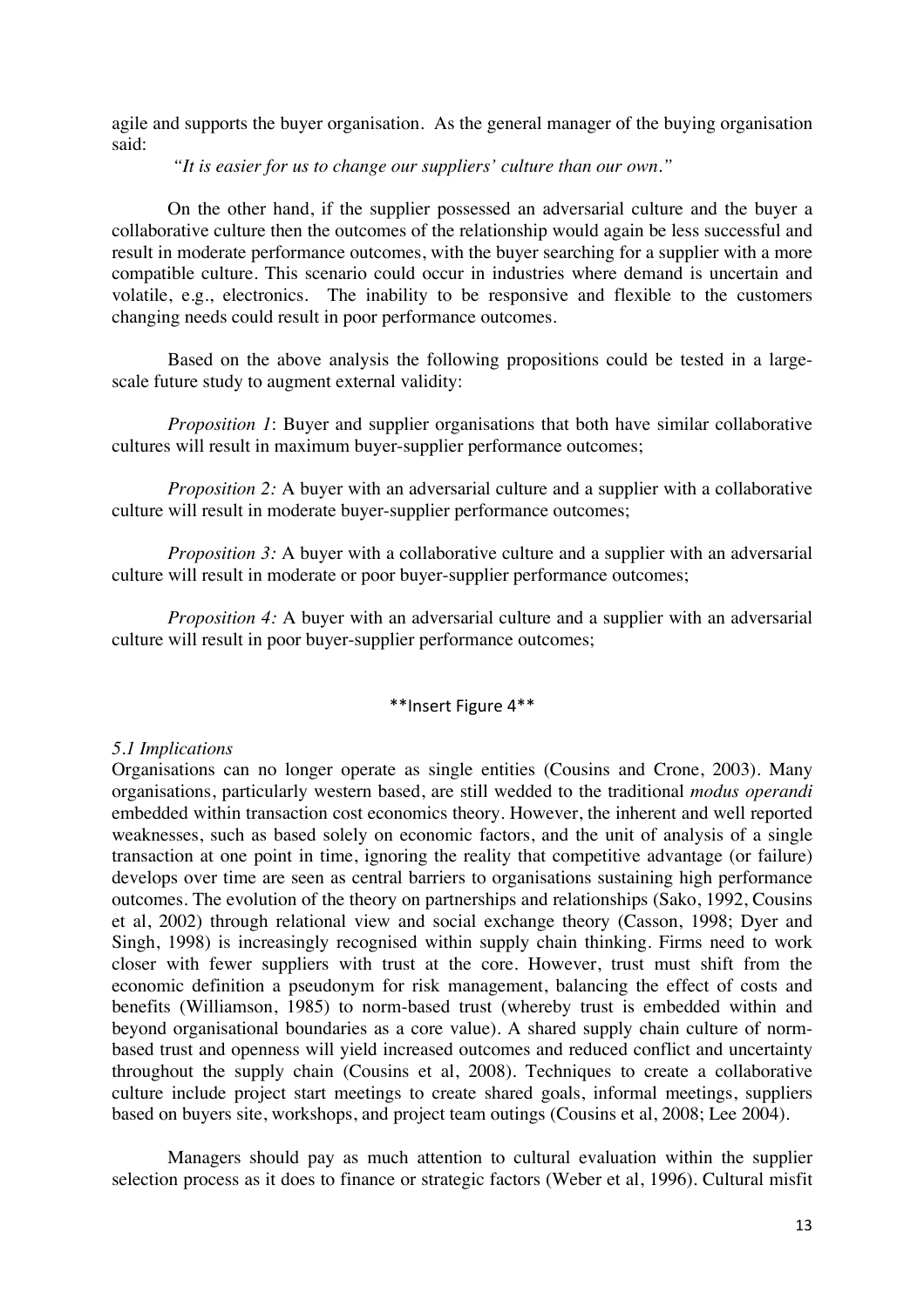within a supply chain context may have a directly negative effect on performance outcomes (Whitfield and Landeros, 2006). Further, this study highlights the importance for managers to evaluate the current culture of their own organisation (Weingarten et al, 2011), and their respective supply chains as part of the supplier evaluation process for existing suppliers. Otherwise a 'johari house' can result (Handy, 1995) whereby blind spots and unknowns of each partner impact the success of the overall relationship.

Where clashes or cultural misfit is evidenced, a programme of cultural change, both within and across the supply chain may be required (Ogbonna et al, 2002). Cultural myopia within the respective supply chains will have a significant and detrimental impact on achieving and sustaining competitive advantage (Prajogo and McDermott, 2010; Detert et al, 2000). Organisations that are flexible and outcome focused, and exhibit high levels of normative trust, cooperation and openness as default behaviours often result in higher performance outcomes for all parties (Mello and Stank, 2005).

In addition, this study has highlighted that the need for organisations to accommodate a variety of cultural orientations to achieve, sustain and maximise competitive advantage; for example in this study the buyer has proven adept at leveraging the flexibility, agility and external-focused traits of its suppliers to disguise its own cultural inadequacies.

Finally, there are interesting insights provided in relation to the role of the supplier within a given supply chain. Socialisation mechanisms within a supply chain context have been reported as an enabler to allow each partner to 'learn about the others culture, creating social norms and shared understandings between the parties involved' (Cousins et al, 2008, p239). Whilst typically the buyer 'controls' the socialisation process, in the best performing supply chain, suppliers with collaborative cultural mind-sets were engaged in a process the author's term 'reverse socialisation'. Our study found that suppliers were actively engaged in attempts to influence the behaviour of the buyer to enhance supply chain performance without any regard for buyer power in the transaction, for example, the tier one supply manager commented that during site visits to the buyer they would advise the buyer proactively on ways their process and communication mechanisms could be enhanced to provide mutual benefit (Cousins et al, 2008).

#### *5.2 Future research and limitations*

Organisational culture is a complex and layered construct interwoven with interrelationships between changing internal and external environments and operational processes (Marcoulides and Heck, 1993). Deconstructing culture into its constituent parts is the first and most important stage in helping supply chain partners to understand the significance of differing dimensions on performance outcomes (Baird et al, 2011; Gregory et al, 2009; Prajogo and McDermott, 2011). Equipped with this understanding, firms can make better judgements on the strategic direction of the firm (Prajogo and McDermott, 2011) coupled with staff training and development, and organisational design (Shelton et al, 2002). Whilst, this study is a useful first step in providing a linear relationship between differing cultural elements, future studies could expand and develop these findings by assessing culture over a period of time and adding mediating variables which may impact the supply chain outcomes such as socialisation, relational capital, trust and communication.

Further, this study was useful in gaining insights beyond the dyad from relevant supply chain personnel, which served this study. However, this study aggregated culture at an organisational level, whereas it is recognised that subcultures occur in many organisations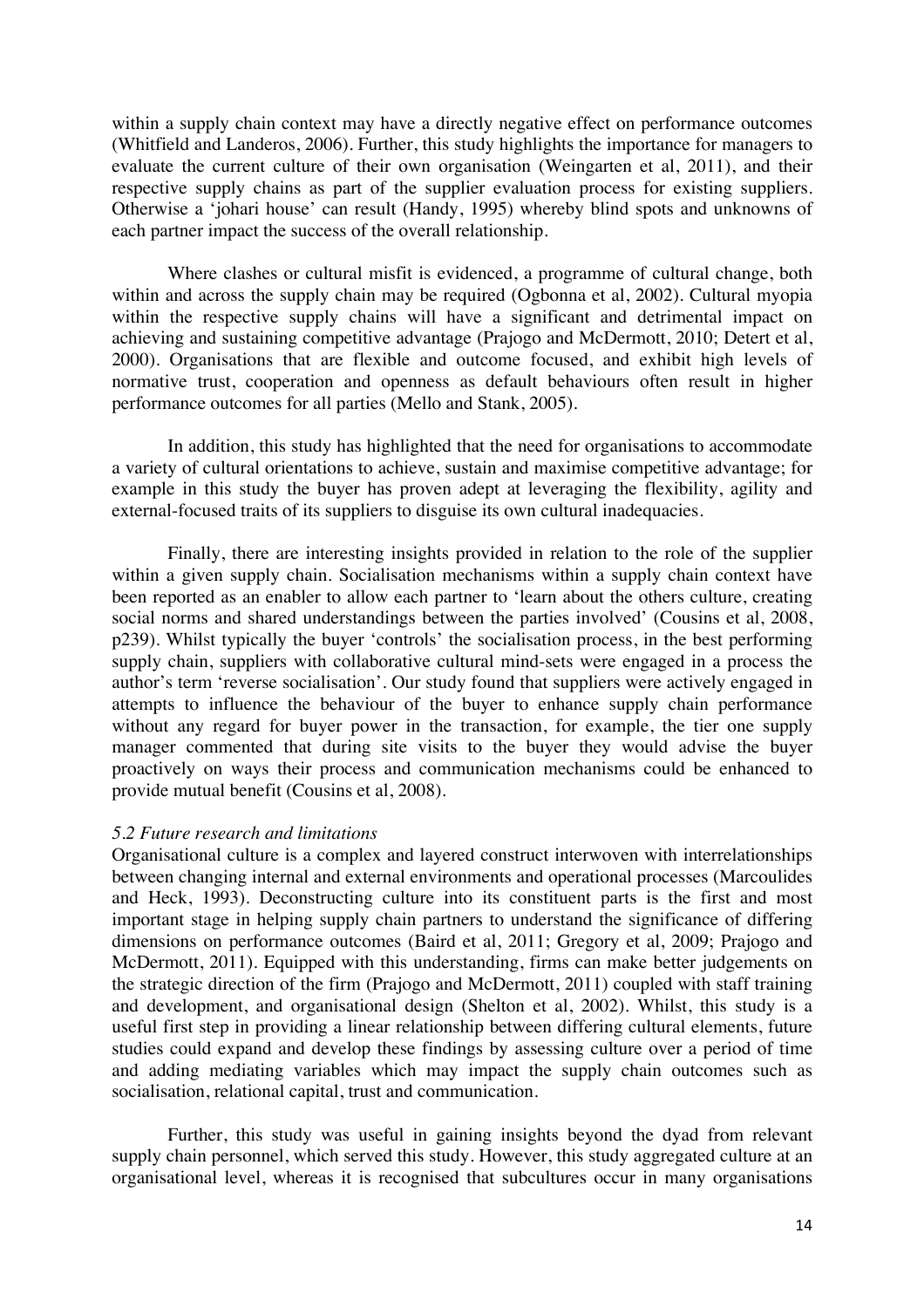(Saffold, 1998; Yilmaz, 2005). Future studies could include large-scale studies across many sectors and organisational functions whereby the differing elements of culture can be decomposed and tested using advanced statistical methods may also provide additional insights and generalisability.

Finally, it is accepted that while organisational cultural fit has a significant impact on performance outcomes, there are a multiplicity of other factors which are not included in this study which can have a significant impact on firm performance, such as, organisational size, turnover, buying power, length of relationship, and environmental conditions. Future studies should include such additional factors.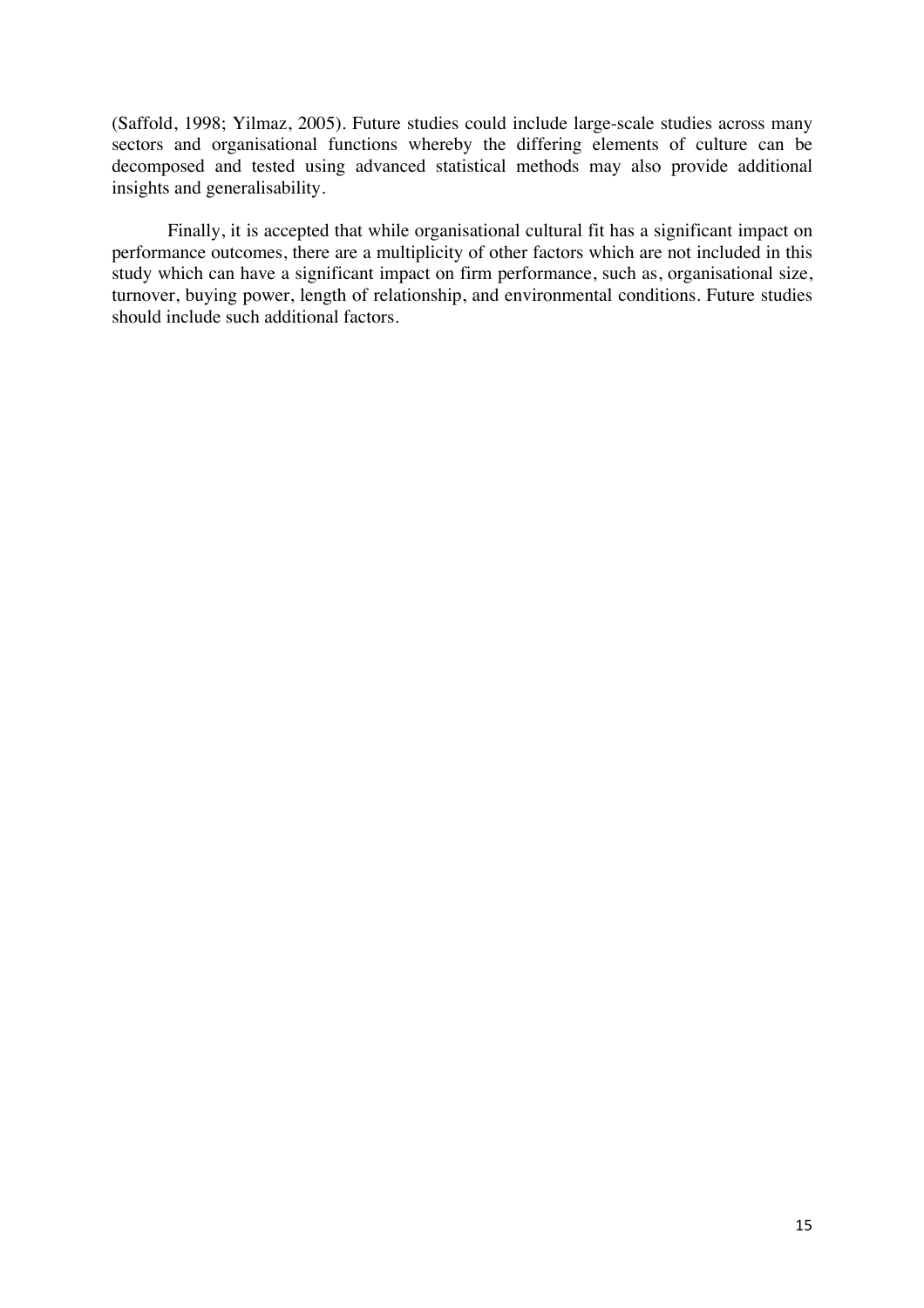## **References**

- Ahmad, S. and Schroeder, R. G. (2003), "The impact of human resource management practices on operational performance: recognizing country and industry differences", *Journal of Operations Management*, Vol. 21, Iss. 1, pp. 19-43.
- Ambrose, E. Marshall, D. and Lynch, D. (2010), "Buyer-supplier perspectives on supply chain relationships", *International Journal of Operations and Production Management*, Vol. 30, Iss. 12, pp. 1269-1290.
- Baird, K. Kristal, J.H. and Reeve, R. (2011), "The relationships between organizational culture, total quality management practices and operational performance", *International Journal of Operations and Production Management*, Vol. 31, Iss. 7, pp. 789-814.
- Barringer, B. and Harrison, J. (2000), "Walking a tightrope: creating value through interorganisational relationships", *Journal of Management*, Vol. 26, No. 3, pp. 367-403.
- Bates, K.A. Amundson, S.D. Schroeder, R.G. and Morris, W.T. (1995), "The crucial interrelationship between manufacturing strategy and organizational culture," *Management Science*, Vol. 41, October, pp. 1565.
- Beamon, B.M. (1999), "Measuring supply chain performance", *International Journal of Operations and Production Management*, Vol. 19, pp. 275-292.
- Boyer, K.K. McDermott, C. (1999), "Strategic consensus in operations strategy", *Journal of Operations Management*, Vol. 17, pp. 289-305.
- Cadden, T. Humphreys, P. McHugh, M. (2010), "The Influence of Organizational Culture on Strategic Supply Chain Relationship Success", *Journal of General Management*, Vol. 36, No. 2, pp. 37-61.
- Cartwright, S. and Cooper C.L. (1993b), "The role of cultural compatibility in successful organisations marriage", *Academy of Management Executive*, Vol. 7, No. 2, pp. 57- 70.
- Casson, M. (1998), *Information and Organisation: A New Perspective on the Theory of the Firm,* New York, Oxford University Press.
- Chen, I.J. and Paulraj, A. (2004), "Towards a theory of supply chain management: the constructs and measurements", *Journal of Operations Management*, Vol. 22, No. 2, pp. 119-150.
- Cousins, P.D. and Crone, M.J. (2003), "Strategic models for the development of obligation based inter-firm relationships: A study of the UK automotive industry", International *Journal of Operations and Production Management* Vol. 23, No. 11/12, pp. 1447- 1474.
- Cousins, P. Handfield, R. Lawson, B. and Petersen, K. (2006), "Creating supply chain relational capital: the impact of formal and informal socialization processes", *Journal of Operations Management*, Vol. 24, No. 6, pp. 851-863.
- Cousins, P. Lawson, B. and Squire, B. (2008), "Performance measurement in strategic buyer supplier relationships: The mediating role of socialisation mechanisms", *International Journal of Operations and Production Management*, Vol. 28, No. 6, pp. 2381-258.
- Cousins, P.D. (2002), "A conceptual model for managing long-term interorganisational relationships", *European Journal of Purchasing and Supply Management*, Vol. 8, pp. 71-82.
- Cousins, P. Handfield, R. Lawson, B. and Petersen, K. (2006), "Creating supply chain relational capital: the impact of formal and informal socialization processes", *Journal of Operations Management*, Vol. 24, No. 6, pp. 851-863.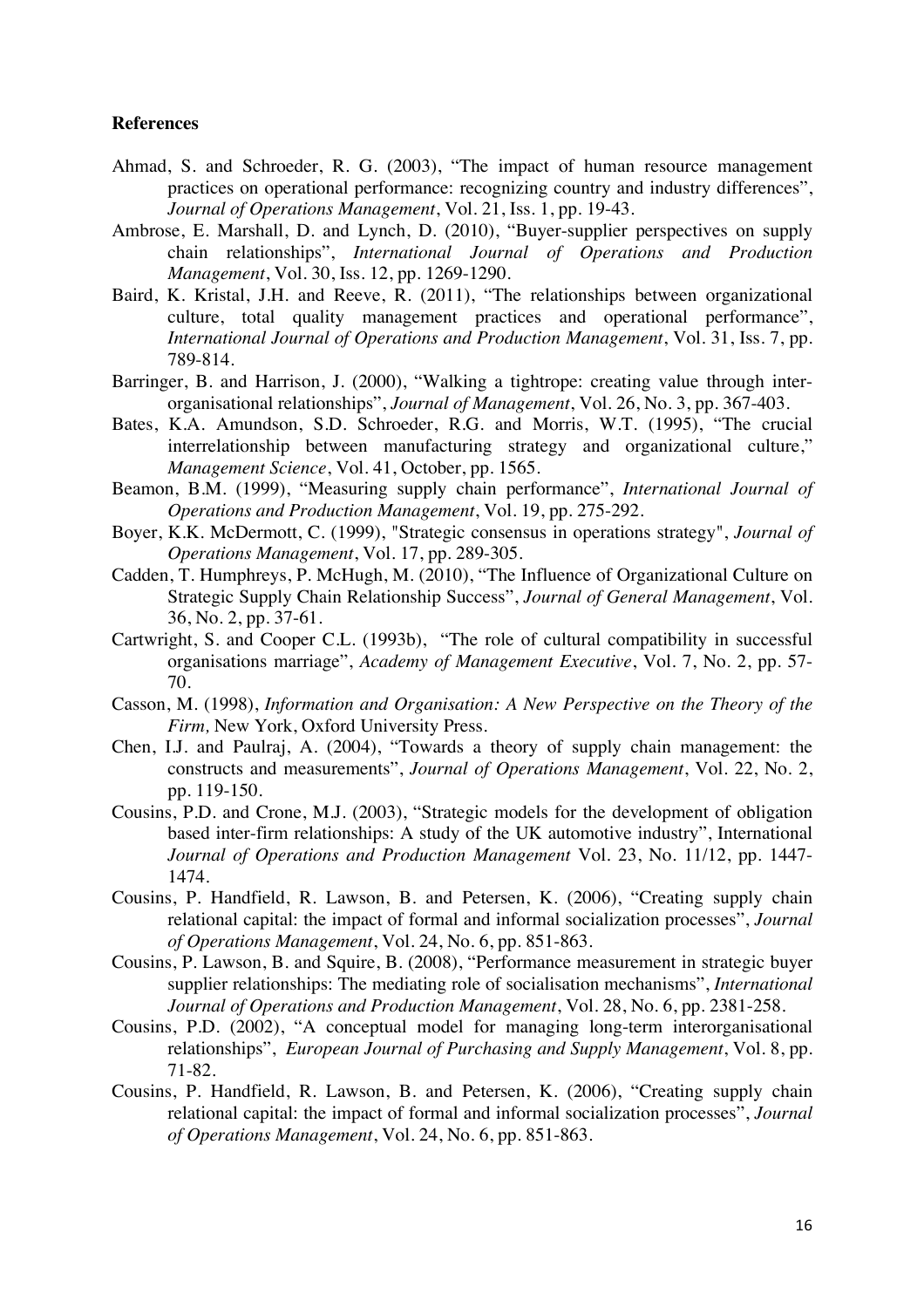- Cousins, P. Lawson, B. and Squire, B. (2008), "Performance measurement in strategic buyer supplier relationships: The mediating role of socialisation mechanisms", *International Journal of Operations and Production Management*, Vol. 28, No. 6, pp. 2381-258.
- Degraeve, Z. and Roodhooft, F. (2001), "A smarter way to buy", *Harvard Business Review*, June, p.22-23.
- Deal, T.E. and Kennedy, A.A, (1982), *Corporate Cultures: The Rites and Rituals of Corporate Life*, Reading: Addison-Wesley.
- Dearlove, D. and Coomber, S. (1999), *Heart and Soul and Millennial Values*. Blessing: White.
- Denison, D.R. and Mishra, A.K. (1995), "Toward a theory of organisational culture and effectiveness". *Organisation Science*, Vol. 6, pp. 204-223.
- Deshpandé, R. and Farley, J.U. (2004), "Organizational culture, market orientation, innovativeness, and firm performance: an international research odyssey*", International Journal of Research in Marketing*, Vol. 21, Iss. 1, pp. 53-73.
- Detert, J.R. Schroeder, R.G. and Mauriel, J.J. (2000), "A framework for linking culture and improvement initiatives in organizations", *Academy of Management Review*, Vol. 25, No. 4, pp. 850-63.
- Douma, M.U. Bilderback, J. Idenburg, P.J. and Looise, J.K. (2000), "Strategic alliances. Managing the dynamics of fit." *Long Range Planning*, Vol. 33, pp. 579-598.
- Drejer, A. Blackmon, K. and Voss, C. (1998), "Worlds apart? A look at the operations management area in the US, UK and Scandinavia", *Scandinavian Journal of Management*, Vol. 16, pp. 45-66.
- Dyer, J. and Singh, J. (1998), "The relational view: cooperative strategy and sources of interorganizational competitive advantage". *Academy of Management Review* Vol. 23, No. 4, pp. 660–679.
- Dyer, J.H. (2000), *Collaborative Advantage: Winning through Extended Enterprise Supplier Networks*. Oxford University Press, New York, NY.
- Eisenhardt, K.M. (1989), "Building theories from case study research", *Academy of Management*. *Academy of Management Review*, Vol. 14, No. 4, pp. 532.
- Fawcett, S.E. Magnan, G.M. McCarter, M.W. (2008) "Benefits, barriers, and bridges to effective supply chain management", *Supply Chain Management*, Vol. 13, Iss. 1, pp. 35-48.
- Flamholtz, E. and Kannan-Narasimhan, R. (2005), "Differential impact of cultural elements on financial performance", *European Management Journal*, Vol. 23, No. 1, pp. 50-64.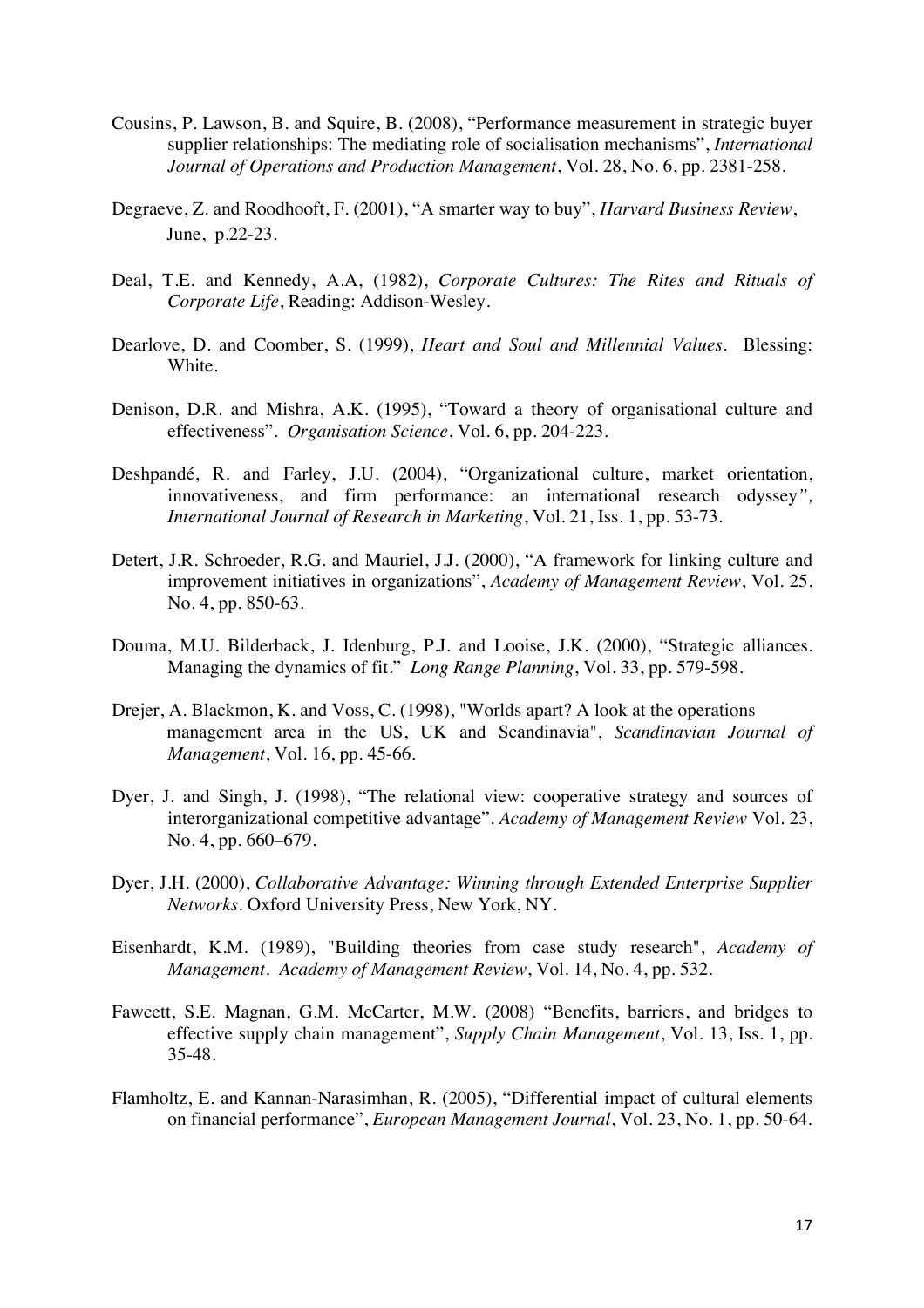- Flynn, B.B. Schroeder, R.G. and Sakakibara, S. (1994), "A framework for quality management research and an associated measurement instrument", *Journal of Operations Management*, Vol. 11, No. 4, pp. 339-66.
- Gregory, B.T. Harris, S.G. Armenakis, A.A. and Shook, C.L. (2009), "Organizational culture and effectiveness: a study of values, attitudes, and organizational outcomes", *Journal of Business Research,* Vol. 62, No. 7, pp. 673-9.
- Gunasekaran, A. Patel, C. Tirtiroglu, E. (2001) "Performance measures and metrics in a supply chain environment", *International Journal of Operations and Production Management*, Vol. 21, Iss. 1/2, pp.71–87.
- Gunasekaran, A. Patel, C. and McGaughey, E. (2004), "A framework for supply chain performance measurement", *International Journal of Production Economic*s, Vol. 87, Iss. 3, pp. 333-347.
- Hagedoorn, J. and Sadowski, B. (1999), "The transition from strategic technology alliances to mergers and acquisitions: An exploratory study", *Journal of Management Studies,*  Vol. 36, No. 1, pp. 87.
- Handy, C. (1995), *The Age of Paradox*, Harvard Business School Press, Cambridge, MA.
- Hofstede, G. (1980), *Culture's Consequences: International Differences in Work-Related Values*, Beverly Hills, CA: Sage.
- Hofstede, G. Neuijen, B. Ohayv, D.D. and Sanders, G. (1990), "Measuring organizational cultures: a qualitative and quantitative study across twenty cases", *Administrative Science Quarterly*, Vol. 35, No. 2, pp. 286-316.
- Homburg, C. and Pflesser, C. (2000), "A multiple-layer model of market-oriented organizational culture: Measurement issues and performance outcomes", *Journal of Marketing Research,* Vol. 37, No. 4, pp. 449-462.
- Jharkharia, S. and Shankar, R. (2006), "Supply chain management: some sectoral dissimilarities in the Indian manufacturing industry" *Supply Chain Management*, Vol. 11, No. 4, pp. 345-352.
- Kale, S.H. and Barnes, J.W. (1992), "Understanding the domain of cross-national buyerseller interactions", *Journal of International Business Studies,* Vol. 23, No. 1, pp. 101- 132.
- Kee, M.R. (2003), "Corporate culture makes a fiscal difference", *Industrial Management,*  Vol. 45, No. 6, pp. 16.
- Ketchen, D.J.Jr. and Hult, T.M. (2007), "Bridging organization theory and supply chain management: The case of best value supply chains", *Journal of Operations Management*, Vol. 25, No. 2, pp. 573.
- Keynotes (2010), *Family Food Report: National Statistics 2008*. Keynote Publications.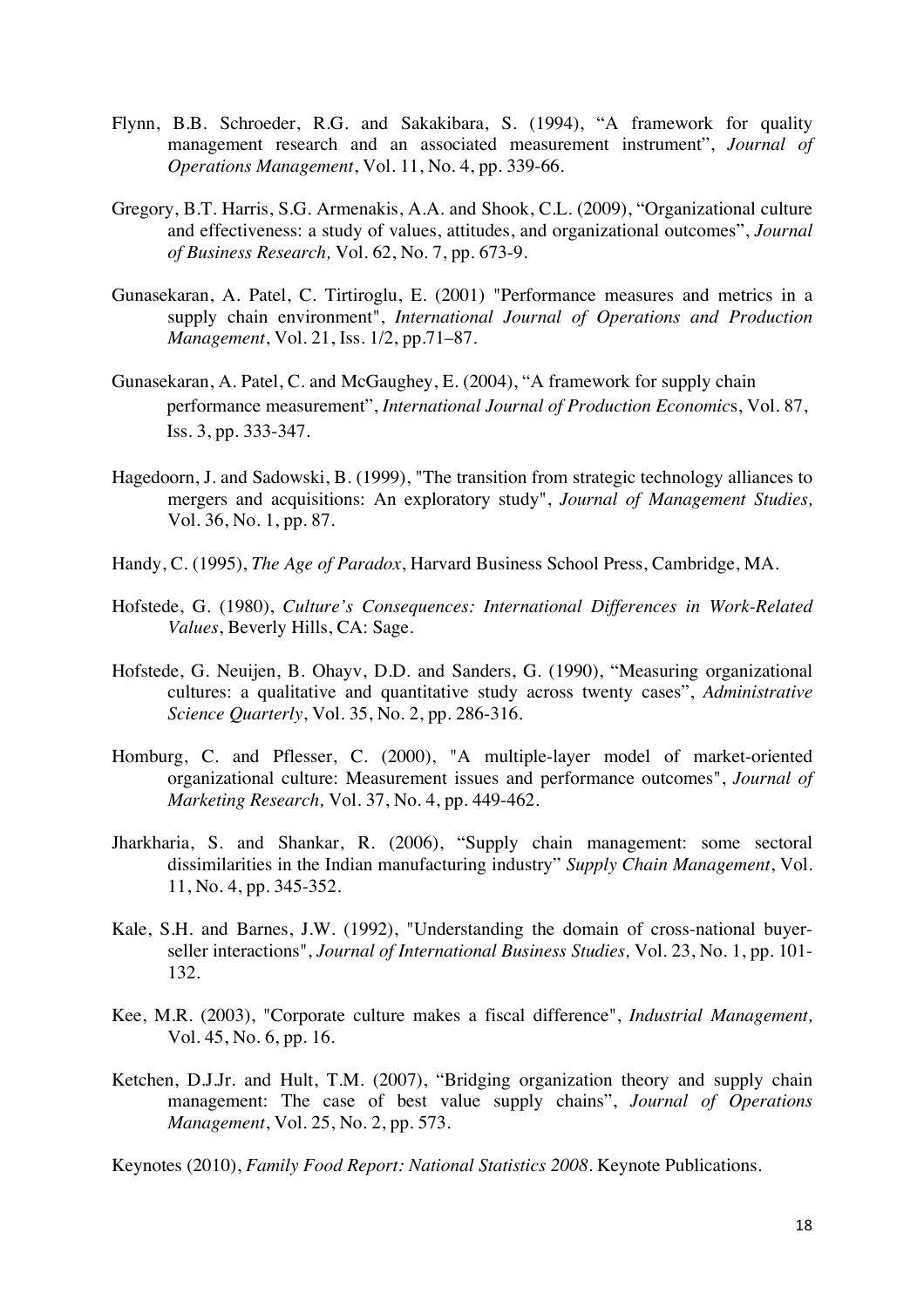- Kluckhohn, C. (1951), *The study of culture in the policy science*, Daniel Lerner and Harold Dwight Lasswell, (eds.). Stanford CA: Stanford University Press. pp. 74-93
- Krause, D. Handfield, R. and Scannell, T. (1998), "An empirical investigation of supplier development: reactive and strategic processes", *Journal of Operations Management*, Vol. 17, No. 1, pp. 39-58.
- Lambert, D.M and Pohlen, L. (2001), "Supply chain metrics", *International Journal of Logistics Management*, Vol. 12, No. 1, pp: 1-19.
- Lamming, R. Caldwell, N. and Harrison, D. (2004), "Developing the concept of transparency for use in supply relationships", *British Journal of Management*, Vol. 15, pp. 291– 302.
- Larson, P.D. Halldorsson, A. (2002), "What is SCM? And, where is it?" *Journal of Supply Chain Management,* Vol. 38, No. 4, pp.36-44.
- Larsson, R. and Lubatkin, M. (2001), "Achieving acculturation in mergers and acquisitions: An international case survey", *Human Relations,* Vol. 54, No. 12, pp. 1573-1607.
- Lau, G.T. and Goh, M. (2005), "Buyer-seller relationships in the PCB industry", *Supply Chain Management: An International Journal*, Vol. 10, Iss. 4, pp. 302.
- Lee 2004 Lee, S.K.J. & Yu, K. (2004), "Corporate culture and organizational performance", *Journal of Managerial Psychology,* Vol. 19, No. 4, pp. 340.
- Lewis, M.W. (1998), "Iterative triangulation: a theory development process using existing case studies*", Journal of Operations Management*, Vol. 16, pp. 455-69.
- Linderman, K. Schroeder, R.G. Zaheer, S. and Choo, A.S. (2003/3), "Six sigma: a goaltheoretic perspective", *Journal of Operations Management,* Vol. 21, No. 2, pp. 193- 203.
- Marcoulides, G.A. and Heck, R.H. (1993), "Organizational culture and performance: proposing and testing a model", *Organization Science,* Vol. 4, No. 2, pp. 209.
- McAfee, R.B. Classman, M. and Honeycutt, E.D. (2002), "The effects of culture and human resource management policies on supply chain management", *Journal of Business Logistics*, Vol. 23, No. 1, pp. 1-18.
- McHugh, M. and Brotherton, C. (2000), "Health is wealth: Organisational Utopia or myopia?" *Journal of Managerial Psychology,* Vol. 15, No. 8, pp. 744.
- McHugh, M. Humphreys, P. and McIvor, R. (2003), "Buyer-supplier relationships and organizational health", *Journal of Supply Chain Management*, Vol. 39, No. 2, pp. 15- 25.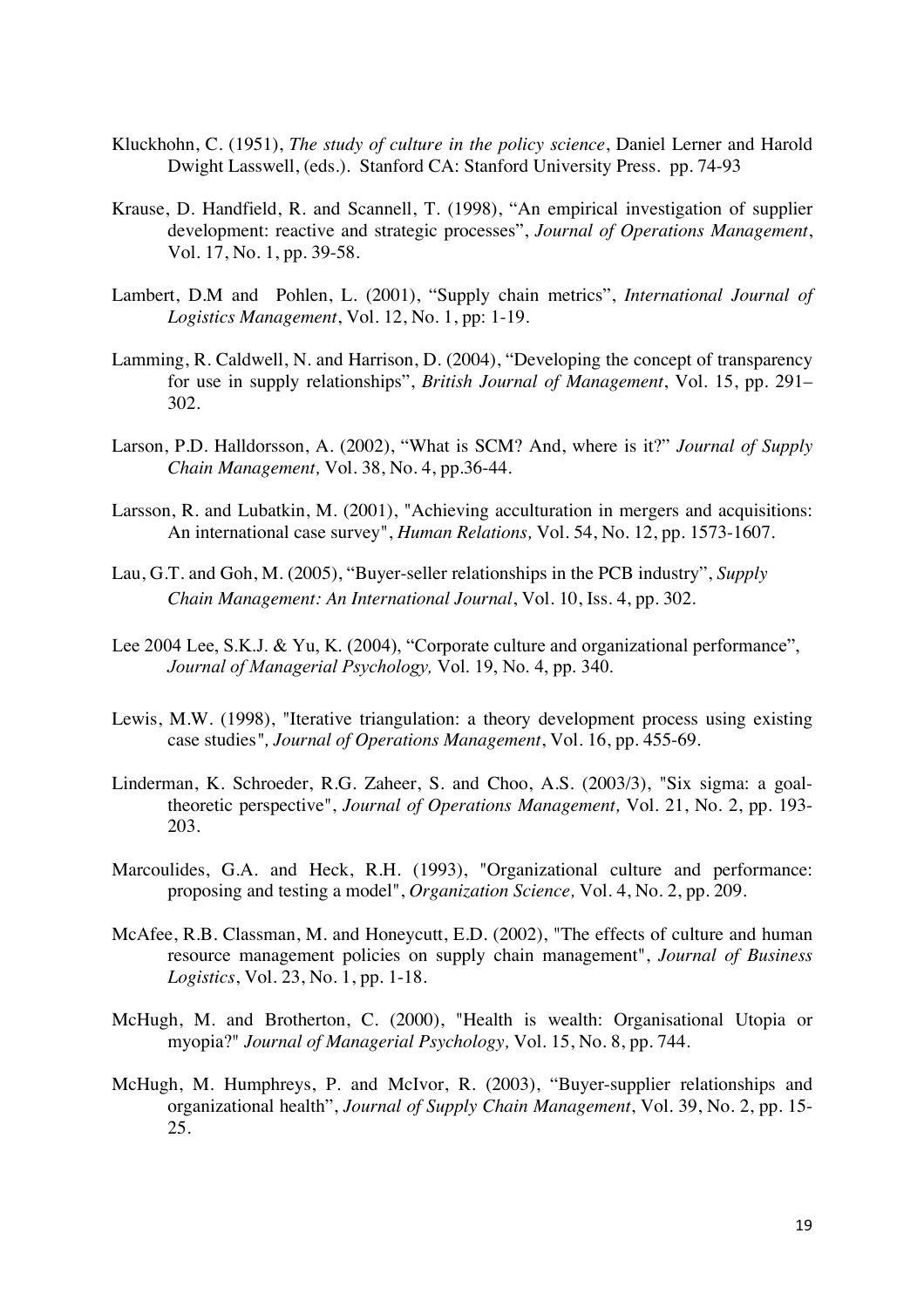- McIvor, R. and McHugh, M. (2000), "Collaborative supplier relations: implications for organization change management", *Strategic Change*, Vol. 9, No. 4, pp. 221-236.
- Meirovich, G. (2010), "The impact of cultural similarities and differences on performance in strategic partnerships: An integrative perspective", *Journal of Management and Organisation*, Vol. 6, pp. 127-139.
- Mello, J.E. and Stank, T.P. (2005), "Linking firm culture and orientation to supply chain success, Internati*onal Journal of Physical Distribution and Logistics Management*, Vol. 35, Iss. 7/8, pp. 542-554.
- Menachof, D.A. Bourlakis, M. Makios, T. (2009), "The order lead-time concept and the grocery retailers in the UK and Greek markets", *Supply Chain Management: An International Journal,* Vol. 14, Iss. 5, pp. 349-358.
- Naor, M. Linderman, K. Schroeder, R. (2010), "The globalization of operations in Eastern and Western countries: Unpacking the relationship between national and organizational culture and its impact on manufacturing performance"*, Journal of Operations Management*, Vol. 28, Iss. 3, pp. 194-205
- Neely, A. Bourne, M. and Kennerley, M. (2003), "Dysfunctional performance through dysfunctional measures", *Cost Management,* Vol. 17, No. 5, pp. 41.
- Neely, A.D. (2002), *The Performance Prism: The Scorecard for Measuring and Managing Stakeholder Relationships*, Prentice Hall Financial Times, London.
- O'Toole, T. and Donaldson, B. (2002), "Relationship performance dimensions of buyer supplier relationships", *European Journal of Purchasing and Supply Management*, Vol. 8, pp. 197-202
- Ogbonna, E. and Harris, L.C. (2002), "Managing organisational culture: insights from the hospitality industry", *Human Resource Management Journal,* Vol. 12, No. 1, pp. 33.
- Pannirselvan, G. Ferguson, L. Ash, R. and Siferd, S. (1999), "Operations management research: an update for the 1990s", *Journal of Operations Management*, Vol. 18, pp. 95-112.
- Parkes, L.P. Bochner, S. and Schneider, S.K. (2001), "Person-organisation fit across cultures: An empirical investigation of individualism and collectivism", *Applied Psychology-an International Review-Psychologie Appliquee-Revue Internationale,* Vol. 50, No. 1, pp. 81-108.
- Peters, T. and Waterman, R. (1982), *In Search of Excellence*, New York, Random House
- Pettigrew, A. (1979), "On studying organizational cultures"*, Administrative Science Quarterly*, Vol. 24, pp. 570-581.
- Petty, M.M. Beadles, N.A.II, Lowery, C.M. Chapman, D.F. and Connell, D.W. (1995) "Relationships between organisational culture and organisational performance", *Psychological Reports*, Vol. 76, pp. 483-492.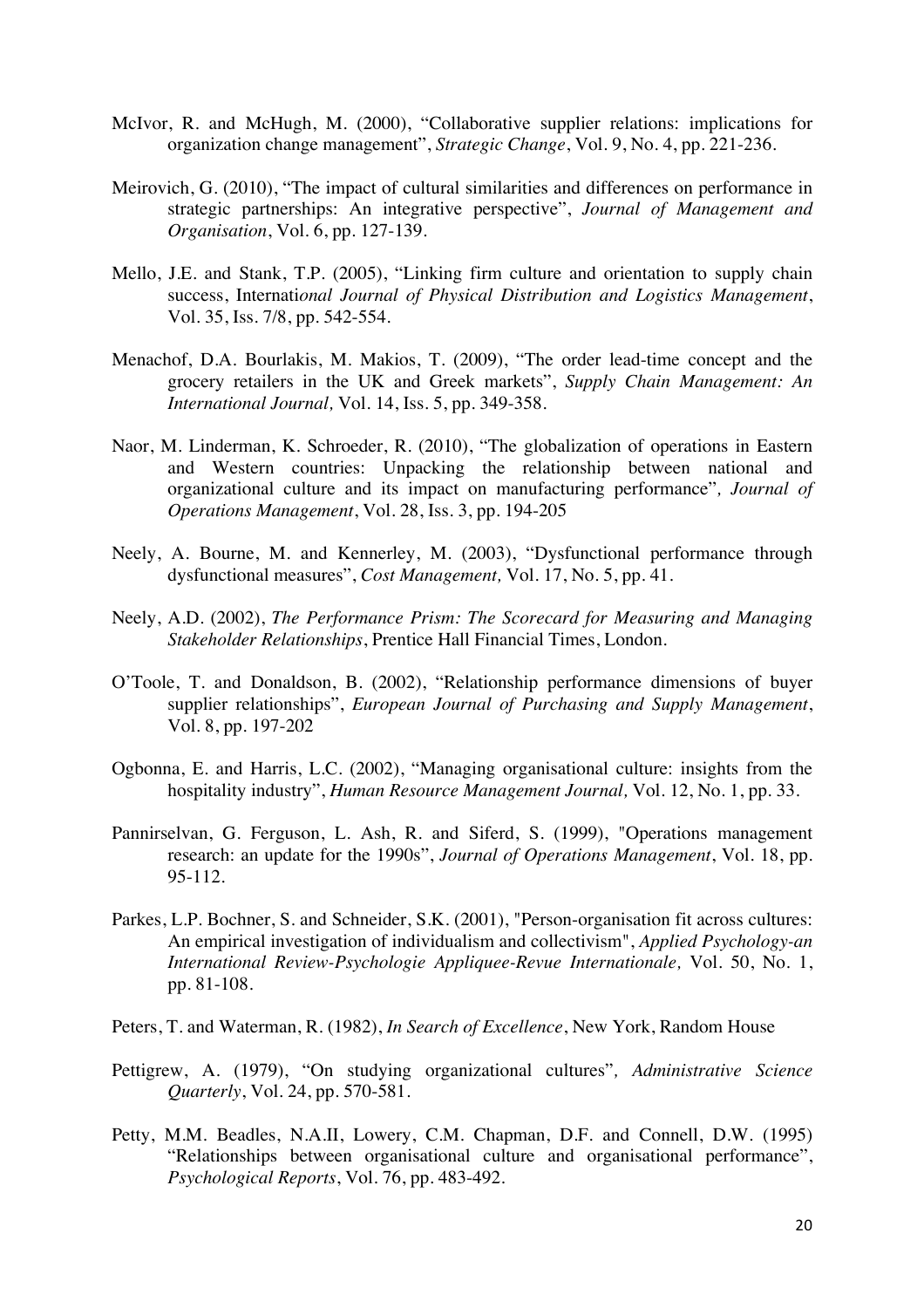- Phillips, W. Lamming, R. Bessant, J. and Noke, H. (2006), "Discontinuous innovation and supply relationships: strategic dalliances", *R&D Management,* Vol. 36, No. 4, pp. 481-491.
- Pothukuchi, V.K. Damanpour, F. Choi, J. Chen, C. and Park, S.H. (2002), "National and organisational culture differences and international joint venture performance", *Journal of International Business Studies*, Vol. 33, No. 2, pp. 243-265.
- Prahinski, C. and Benton, W.C. (2004), "Supplier evaluations: communication strategies to improve supplier performance", *Journal of Operations Management*, Vol. 22, No. 1, pp. 39-62.
- Prajogo, D.I. and McDermott, C. (2011), "The relationship between multidimensional organizational culture and performance", *International Journal Operations and Production Management*, Vol. 31, No. 7, pp. 712-735.
- Pressey, A. Tzokas, N. Winklholfer, H. (2007), "Strategic Purchasing and the evaluation of 'problem' key supply relationships: what do key suppliers need to know?" *Journal of Business and Industrial Marketing*, Vol. 22, Iss. 5, pp. 282-294.
- Sako, M. (1992) *Prices, Quality and Trust: Buyer–Supplier Relationships in Britain and Japan* (first ed.), Cambridge University Press, Cambridge, UK
- Schein, E. H. (1985), *Organizational Culture and Leadership*, San Francisco: Jossey- Bass.
- Shankarmahesh, N.M. Ford, J.B. and LaTour, M.S. (2003), "Cultural dimensions of switching behavior in importer-exporter eelationships", *Academy of Marketing Science Review,* Vol. 2, pp. 1.
- Shelton, C.D. McKenna, M.K. and Darling, J.R. (2002), "Lean in the age of paradox: optimizing behavioral style, job fit and cultural cohesion", *Leadership and Organization Development Journal*, Vol. 23, No. 7, pp. 372-9.
- Shin, H. Collier, D.A. Wilson, D.D. (2000), "Supply management orientation and supplier/buyer performance", *Journal of Operations Management* Vol. 18, No. 3, pp. 317–333.
- Shub, A.N. and Stonebraker, P.W. (2009), "The human impact on supply chains: evaluating the importance of "soft" areas on integration and performance", *Supply Chain Management*, Vol. 14, Iss. 1, pp. 31-40.
- Sirmon, D.G. and Lane, P.J. (2004), "A model of cultural differences and international alliance performance", *Journal of International Business Studies,* Vol. 35, No. 4, pp. 306.
- Sousa, R. Voss, C.A. (2001), "Quality management: universal or context dependent? An empirical investigation across the manufacturing strategy spectrum", *Production and Operations Management*, Winter, pp. 383-404.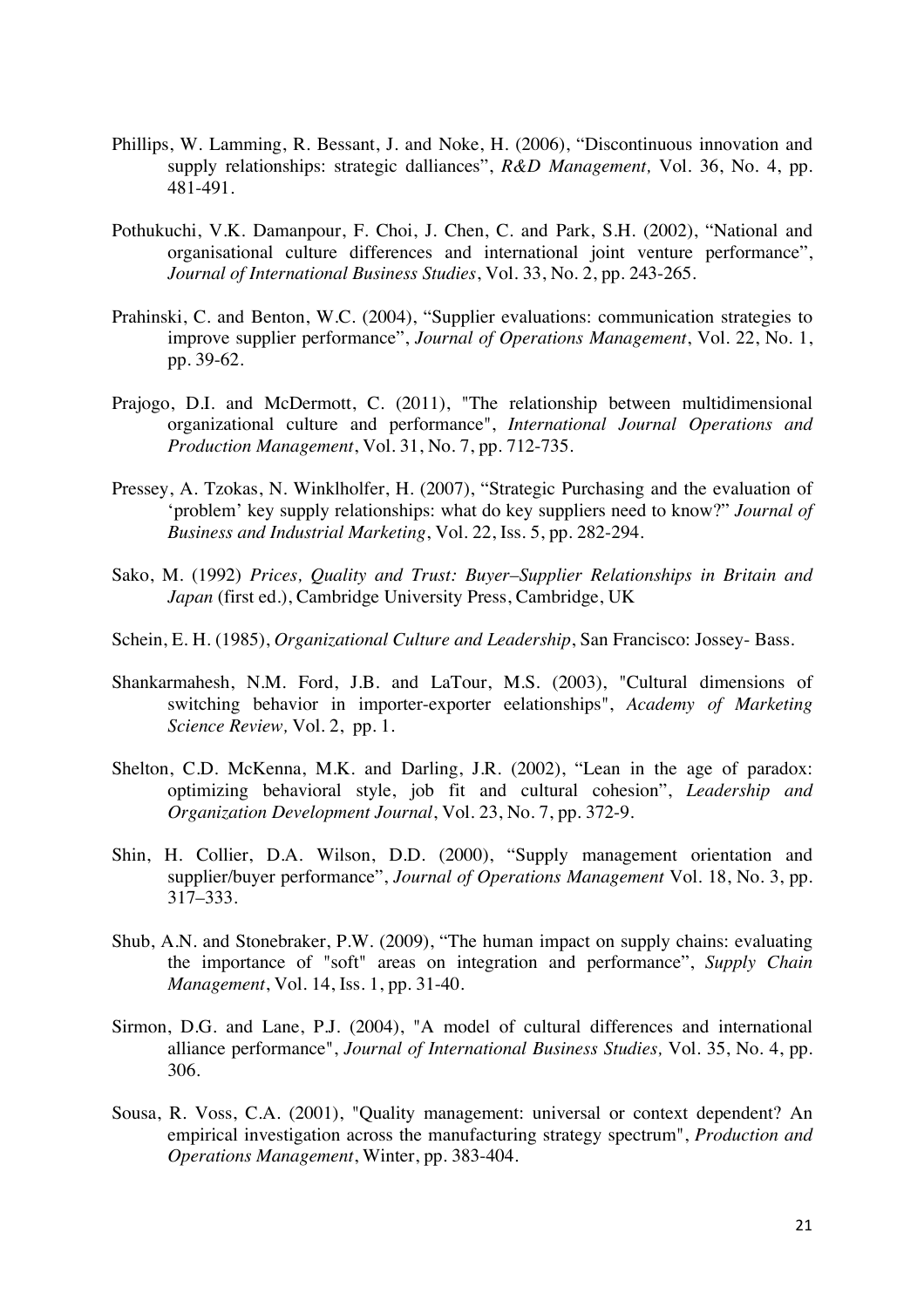- Tan, K.C. Lyman, S.B. Wisner J.D. (2002), "Supply chain management: A strategic perspective", *International Journal of Operations and Production Management*, Vol. 22, No. 6, pp. 614-631.
- Tangpong, C. Hung, K.T. Young K. (2010), "The interaction effect of relational norms and agent cooperativeness on opportunism in buyer-supplier relationships"' *Journal of Operations Management*, Vol. 28, Iss. 5, pp. 398.
- Teerikangas, S. and Very, P. (2006), "The culture–performance relationship in M&A: From yes/no to how", *British Journal of Management*, Vol. 17, pp. 31-48.
- Trice, H.M. and Beyer, J.M. (1993), *Occupational Subcultures in the Workplace*, Ithaca, New York: ILR.
- Tully, S. (1995) "Purchasing's new muscle", *Fortune*, February, Vol. 20, pp. 45-51.
- Tummala, V. Phillips, C. Johnson, M. (2006)"Assessing supply chain management success factors: a case study" *Supply Chain Management*. Bradford. Vol. 11, Iss. 2, pp. 179- 193
- Veiga, J. Lubatkin, M. Calori, R. and Very, P. (2000), "Measuring organizational culture clashes: A two-nation post-hoc analysis of a cultural compatibility index", *Human Relations,* Vol. 53, No. 4, pp. 539-557.
- Verbeke, W. (2000), "A revision of Hofstede et al's (1990) organizational practices scale", *Journal of Organizational Behavior*, Vol. 21, Iss. 5, pp. 587.
- Voss, C. Tsikriktsis, N. and Frohlich, M. (2002), "Case research in operations management", *International Journal of Operations and Production Management*, Vol. 22, No.2, pp. 195-219.
- Weber, R.A. and Camerer, C.F. (2003), "Cultural conflict and merger failure: an approach", *Management Science*, Vol. 49, No. 4, pp. 400-415.
- Weber, Y. Shenkar, O. and Raveh, A. (1996), "National and corporate cultural fit in mergers/acquisitions: An exploratory study", *Management Science,* Vol. 42, No. 8, pp. 1215-1227.
- Webster, M. Beach, M.R, Fouweather, I. (2006) "E-business strategy development: an FMCG sector case study, *Supply Chain Management*, Vol. 11, Iss. 4, pp. 353.
- Wiengarten, F. Fynes, B. Pagell, M. and de Búrca, S. (2011) "Exploring the impact of national culture on investments in manufacturing practices and performance: An empirical multi-country study", *International Journal of Operations and Production Management,* Vol. 31, Iss. 5, pp. 554 – 578.
- Whitfield, G. and Landeros, R. (2006), "Supplier diversity effectiveness: Does organizational culture really matter?" *Journal of Supply Chain Management,* Vol. 42, No. 4, pp. 16.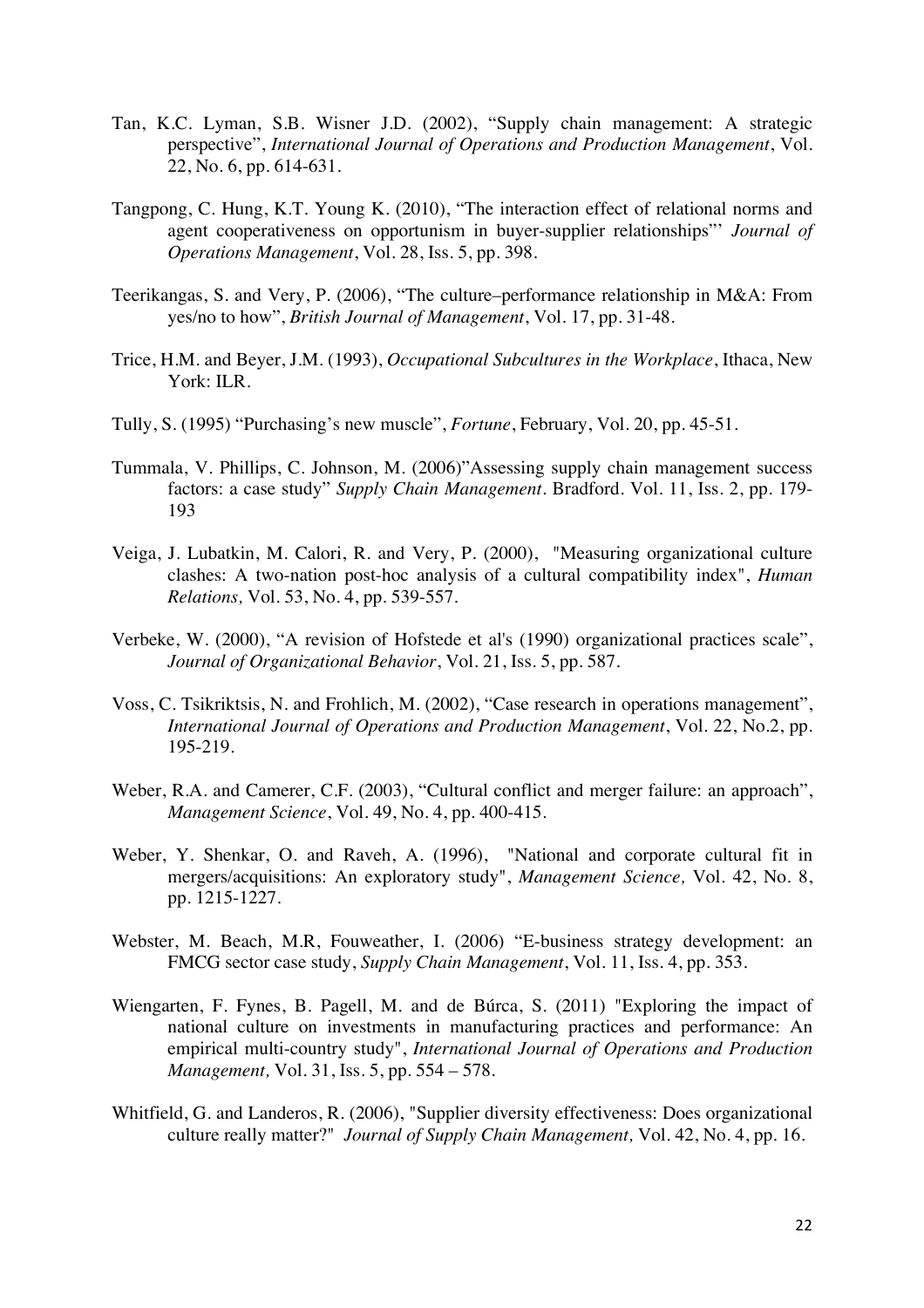- Williamson, O.E. 1985. *The Economic Institutions of Capitalism: Firms, Markets, Relational Contracting*. New York: Free Press.
- Winklhofer, H. Pressey, A. and Tzokas, N. (2006), "A cultural perspective of relationship orientation: using organisational culture to support a supply relationship orientation", *Journal of Marketing Management*, Vol. 22, No. 1-2, pp. 169-194.
- Wisner, J. (2003), "A structural equation model of supply chain management strategies and firm performance", *Journal of Business Logistics*, Vol. 24, Iss. 1, pp. 1-26.
- Yilmaz, C. Alpkan, L. and Ergun, E. (2005), "Cultural determinants of customer- and learning-oriented value systems and their joint effects on firm performance", *Journal of Business Research*, Vol. 58, No. 10, pp. 1340-1352.
- Yin, R. (1994), *Case Study Research*, Sage Publications, Beverly Hills, CA.
- Yin, R.K. (2003), *Case Study Research: Design and Methods*, Sage Publications, London.
- Zacharia, Z.G. Nix, N.W. and Lusch, R.F. (2011), "Capabilities that enhance outcomes of an episodic supply chain collaboration", *Journal of Operations Management*, Vol. 29, Iss. 6, pp. 591-603.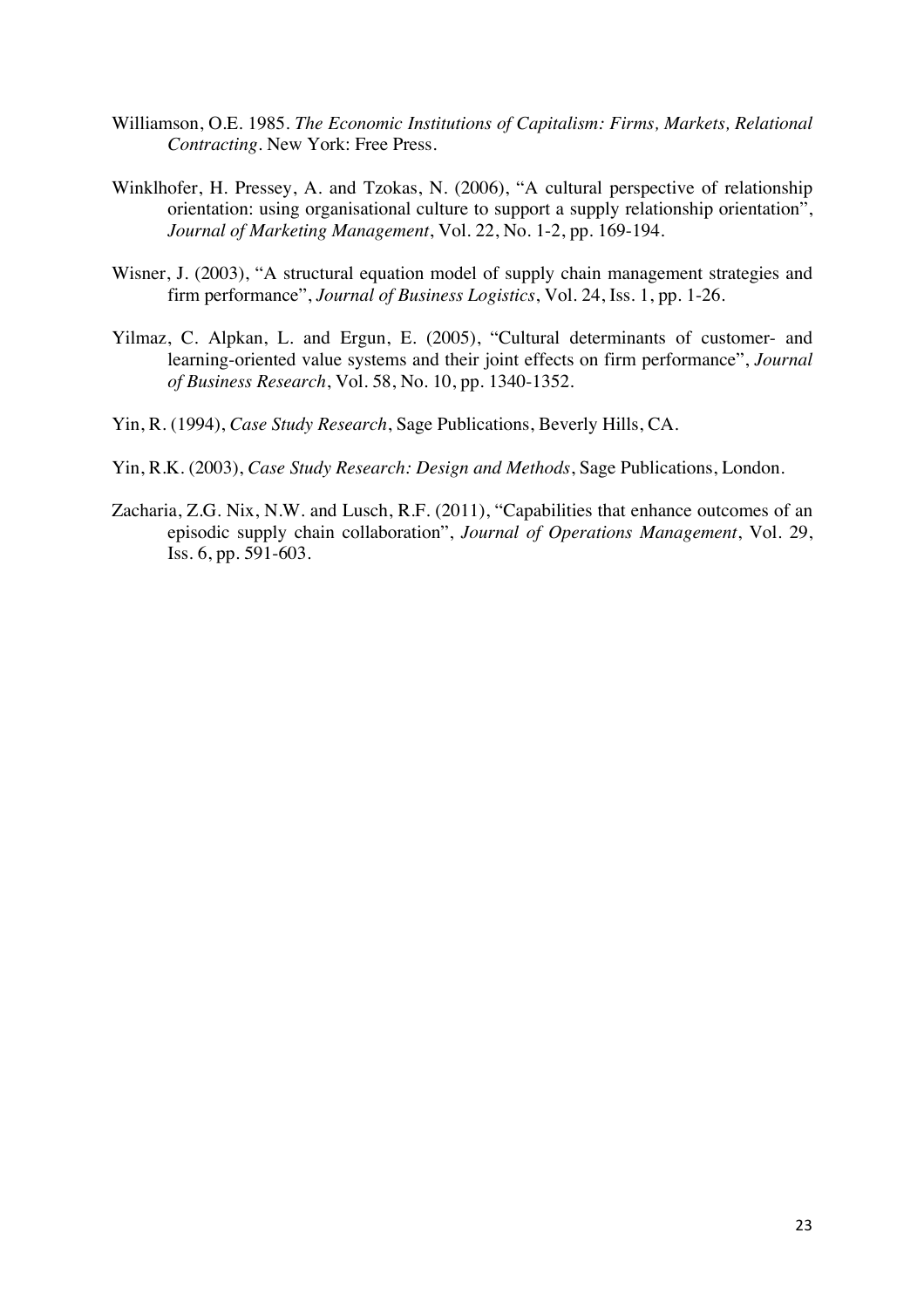| <b>Key perspectives</b> | <b>Supply Chain metric</b>                                         | Poor Supply Chain | <b>Best Supply Chain</b> |
|-------------------------|--------------------------------------------------------------------|-------------------|--------------------------|
| <b>Customer facing</b>  | Overall delivery<br>performance %                                  | 49.4%             | 94%                      |
|                         | On time delivery to commit<br>%                                    | 86%               | 96%                      |
|                         | On time delivery to<br>customer request date                       | 35%               | 85%                      |
|                         | Order fulfilment lead time<br>(Order to delivery cycle) in<br>days | $28 - 42$         | $5 - 7$                  |
|                         | Customer loyalty                                                   | 28%               | 75%                      |
| Internal facing         | Total supply chain mgt costs<br>(% of revenue)                     | 9.7%              | 4%                       |
|                         | Inventory carrying costs                                           | 4.2%              | 0.7%                     |
|                         | Order Mgt costs(OMC) /                                             | 5.6%              | 0.4%                     |
|                         | Transport, distribution and<br>freight costs(subset of<br>OMC)     | 2.3%              | 0.1%                     |
|                         | Inventory days of supply                                           | 123.4             | 20                       |
|                         | Cash to cash cycle time<br>(days)                                  | 125.3             | 35                       |
|                         | Delivery cost (% of revenue)                                       | 15%               | 7%                       |

# **Table 1: Supply Chain Performance Metrics**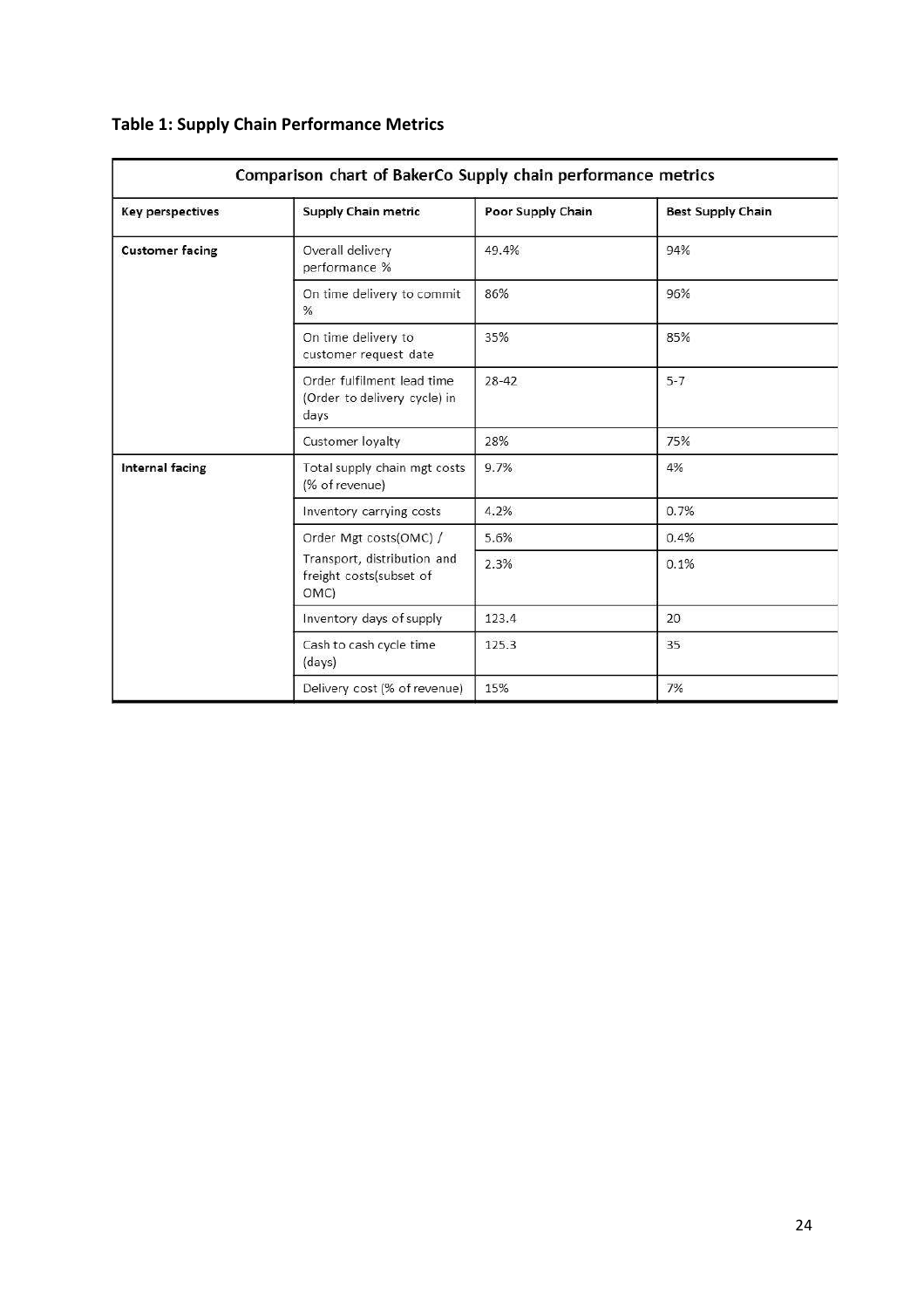# **Table 2: Organisational Culture Scale Definition**

| Process Score<br>(25)   | A high process score indicates an organisation that is highly rule driven, very procedural where.<br>staff will not alter from their defined roles . A Low process score indicates an organisation that<br>is focused on results and will deviate from set roles and responsibilities to ensure the job gets<br>done.           |
|-------------------------|---------------------------------------------------------------------------------------------------------------------------------------------------------------------------------------------------------------------------------------------------------------------------------------------------------------------------------|
| Employee Score<br>(740) | A high employee score indicates the organisation cares about the individual and their personal<br>development and growth . A high level of absorbtive capacity is evident. A low employee score<br>reflects an organisation that is very much concerned about delivering on the job with no care<br>about employee development. |
| Open Score<br>(20)      | A high open score indicates an organisation that openly espouses constructive criticism. A low<br>open score would suggest the organisation has a very defensive culture whereby a blame<br>culture exists.                                                                                                                     |
| Tight Score<br>(735)    | A high tight score indicates an organisation who thrives on controlling its employees and how<br>they behave. A low tight score reflects a loosely controlled organisation whereby flexibility and<br>autonomy are more prevalent in achieving the set objectives.                                                              |
| Norm Score<br>(725)     | A high norm score indicates a pragmatic organisation which focuses on achievement. A low<br>score on the norm scale indicates an organisation more focused on following standards                                                                                                                                               |
| Market Score<br>(730)   | A high market score is reflective of an organisation that is supply chain oriented and<br>concerned externally about its operating environment. A low market score indicates an<br>organisation that is internally focused with little or no concern for its supply chain or operating<br>environment.                          |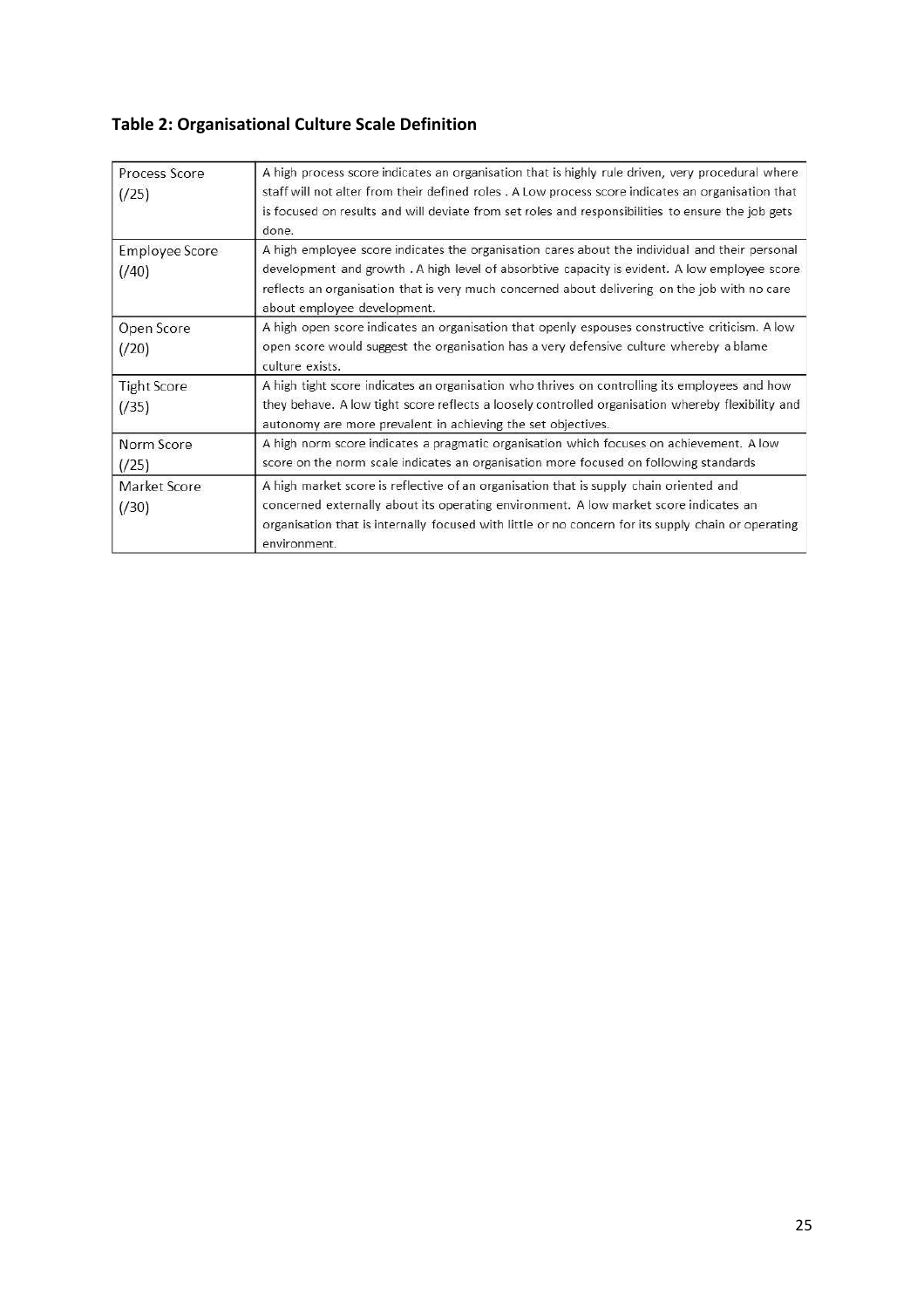# **Table 3: Data Collection Summary Statistics**

# **Best Supply Chain**

| Company         | Questionnaires | Questionnaires | Percentage of  | Qualitative       |
|-----------------|----------------|----------------|----------------|-------------------|
|                 | <b>Issued</b>  | Returned       | returned       | Interviews (2     |
|                 |                |                | questionnaires | strategic and 2   |
|                 |                |                | usable         | operational: with |
|                 |                |                |                | supply chain      |
|                 |                |                |                | responsibilities) |
|                 |                |                |                |                   |
| Buyer (Bakerco) | 306            | 181            | 59%            | 4                 |
| Tier 1 Supplier | 92             | 45             | 49%            | 4                 |
| (Labelco)       |                |                |                |                   |
|                 |                |                |                |                   |
| Tier 2 Supplier | 42             | 27             | 64%            | 4                 |
| (Inkco)         |                |                |                |                   |
|                 |                |                |                |                   |

# **Underperforming Supply Chain**

| Company                     | Questionnaires<br>Issued | Questionnaires<br>Returned | Percentage of<br>returned<br>questionnaires<br>usable | Qualitative<br>Interviews (2<br>strategic and 2<br>operational: with<br>supply chain<br>responsibilities) |
|-----------------------------|--------------------------|----------------------------|-------------------------------------------------------|-----------------------------------------------------------------------------------------------------------|
| Buyer (Bakerco)             | 306                      | 181                        | 59%                                                   | 4                                                                                                         |
| Tier 1 Supplier<br>(Bagco)  | 112                      | 37                         | 33%                                                   | 4                                                                                                         |
| Tier 2 Supplier<br>(Chemco) | 101                      | 32                         | 32%                                                   | 4                                                                                                         |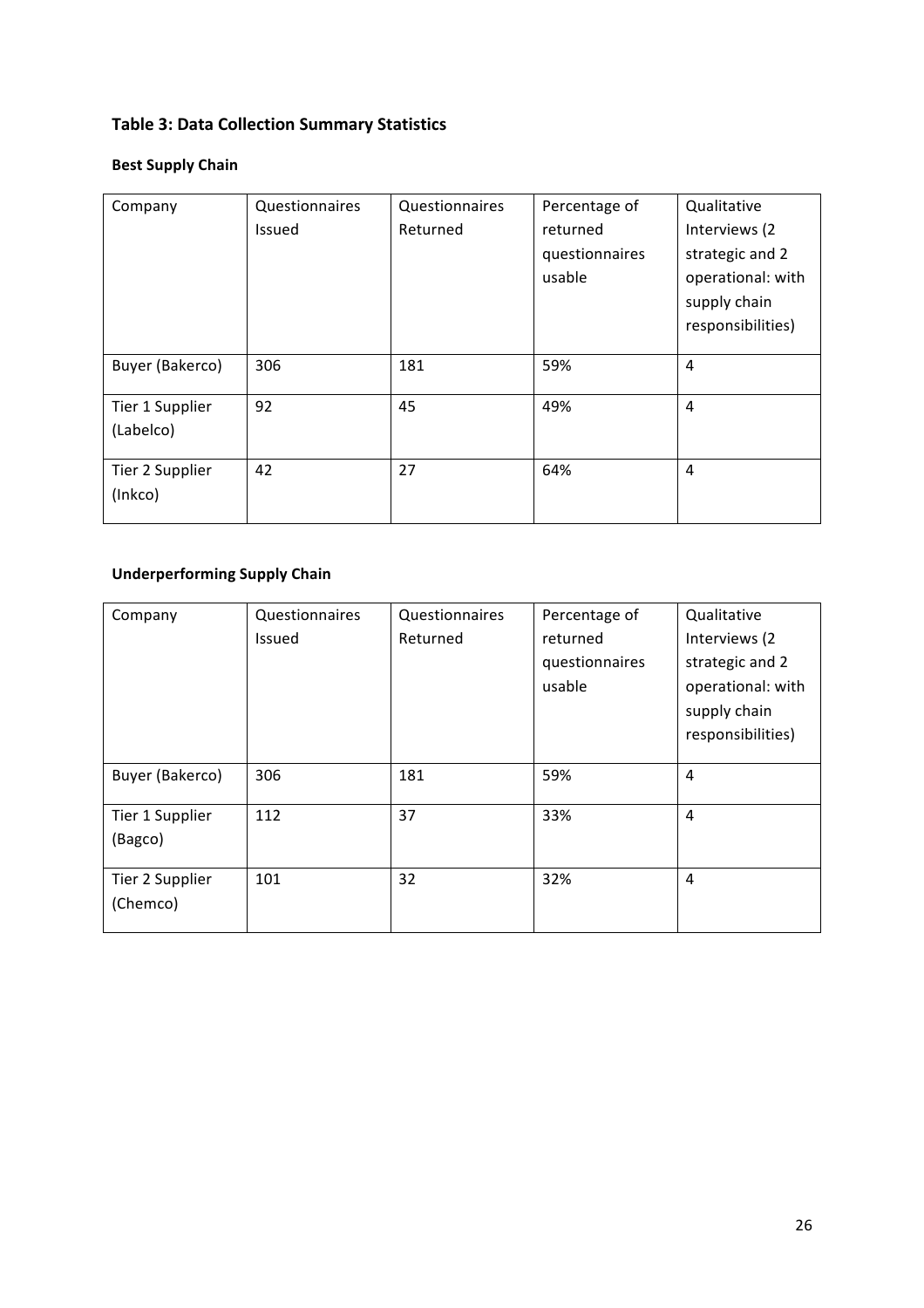|                                                   | Best Performing supply chain                                 |                      |                       | Underperforming supply chain |                                 |                      |
|---------------------------------------------------|--------------------------------------------------------------|----------------------|-----------------------|------------------------------|---------------------------------|----------------------|
| Organisational<br>Culture<br>Dimension<br>(score) | <b>Bakerco</b>                                               | Labelco              | Inkco                 | <b>Bakerco</b>               | <b>Bagco</b>                    | Chemco               |
| Results score<br>(25)                             | 10.37(M)<br>2.99(SD)                                         | 12.29(M)<br>4.30(SD) | 14.43 (M)<br>0.98(SD) | 10.37(M)<br>2.99(SD)         | 9.33(M)<br>2.38(SD)             | 10.43(M)<br>1.96(SD) |
| Employee score<br>(740)                           | 25.87(M)<br>4.10(SD)                                         | 35.25(M)<br>2.56(SD) | 27.14(M)<br>1.46(SD)  | 25.87(M)<br>4.10(SD)         | 20.27(M)<br>8.61(SD)            | 23.25(M)<br>1.32(SD) |
| Open score<br>(20)                                | 12.57(M)<br>3.13(SD)                                         | 17.13(M)<br>0.61(SD) | 15.53(M)<br>0.98(SD)  | 12.57(M)<br>3.13(SD)         | 10.60(M)<br>4.55(SD)            | 10.31(M)<br>1.06(SD) |
| Loose score<br>(735)                              | 10.29(M)<br>1.78(SD)                                         | 15.8(M)<br>4.67(SD)  | 15.37 (M)<br>1.46(SD) | 1.78(SD)                     | 10.29 (M) 11.36 (M)<br>1.56(SD) | 11.86(M)<br>1.61(SD) |
| Norm score<br>(25)                                | 15.24(M)<br>2.46(SD)                                         | 16.61(M)<br>3.24(SD) | 18.71(M)<br>0.49(SD)  | 15.24(M)<br>2.46(SD)         | 16.20(M)<br>3.75(SD)            | 16.91(M)<br>0.71(SD) |
| Market score<br>(730)                             | 23.10(M)<br>3.90(SD)                                         | 26.00(M)<br>1.56(SD) | 25.14(M)<br>2.34(SD)  | 23.10(M)<br>3.90(SD)         | 21.20(M)<br>3.90(SD)            | 20.03(M)<br>2.47(SD) |
| Organisational<br>Culture<br>Dimension (%)        | Best performing supply chain<br>Underperforming supply chain |                      |                       |                              |                                 |                      |
| <b>Results</b>                                    | 41.48                                                        | 49.16                | 57.72                 | 41.48                        | 37.32                           | 41.72                |
| Employee                                          | 64.68                                                        | 88.13                | 67.85                 | 64.68                        | 50.68                           | 58.13                |
| Open                                              | 62.85                                                        | 85.65                | 57.85                 | 62.85                        | 53.00                           | 51.55                |
| Loose                                             | 29.4                                                         | 45.14                | 43.91                 | 29.4                         | 32.46                           | 33.88                |
| Norm                                              | 60.96                                                        | 66.44                | 74.84                 | 60.96                        | 64.80                           | 67.64                |
| Market                                            | 77.00                                                        | 86.67                | 83.80                 | 77.00                        | 70.67                           | 66.77                |

Table 4 Mean total scale scores and % for cultural dimensions

**Bold items** highlight areas of significance.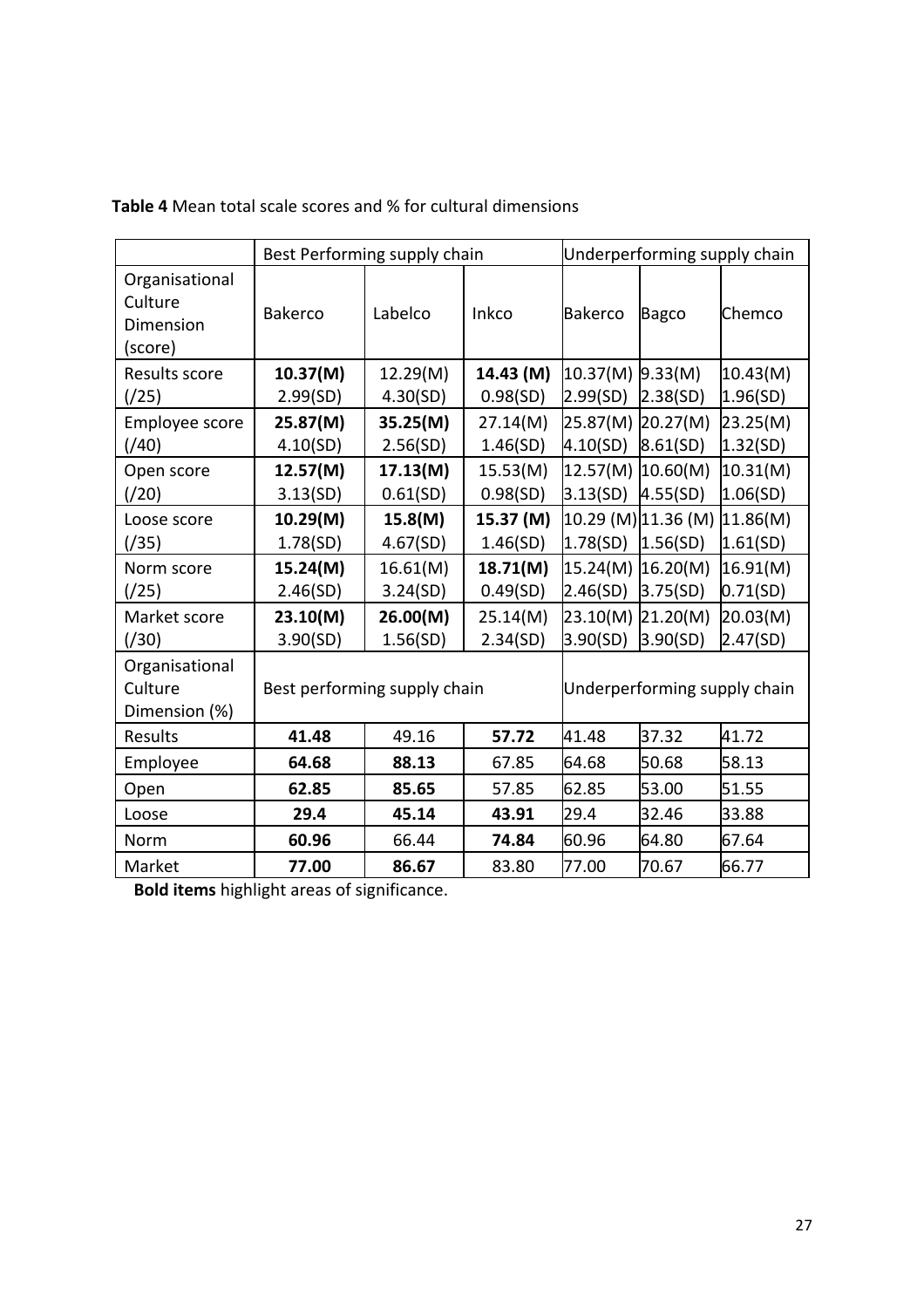## **Figure 1: Proposed model**



P1: Similarity of cultural dimensions between buyers and suppliers will lead to a high performing supply chain.

P2: Dissimilarity of cultural dimensions between buyers and suppliers will lead to a low performing supply chain.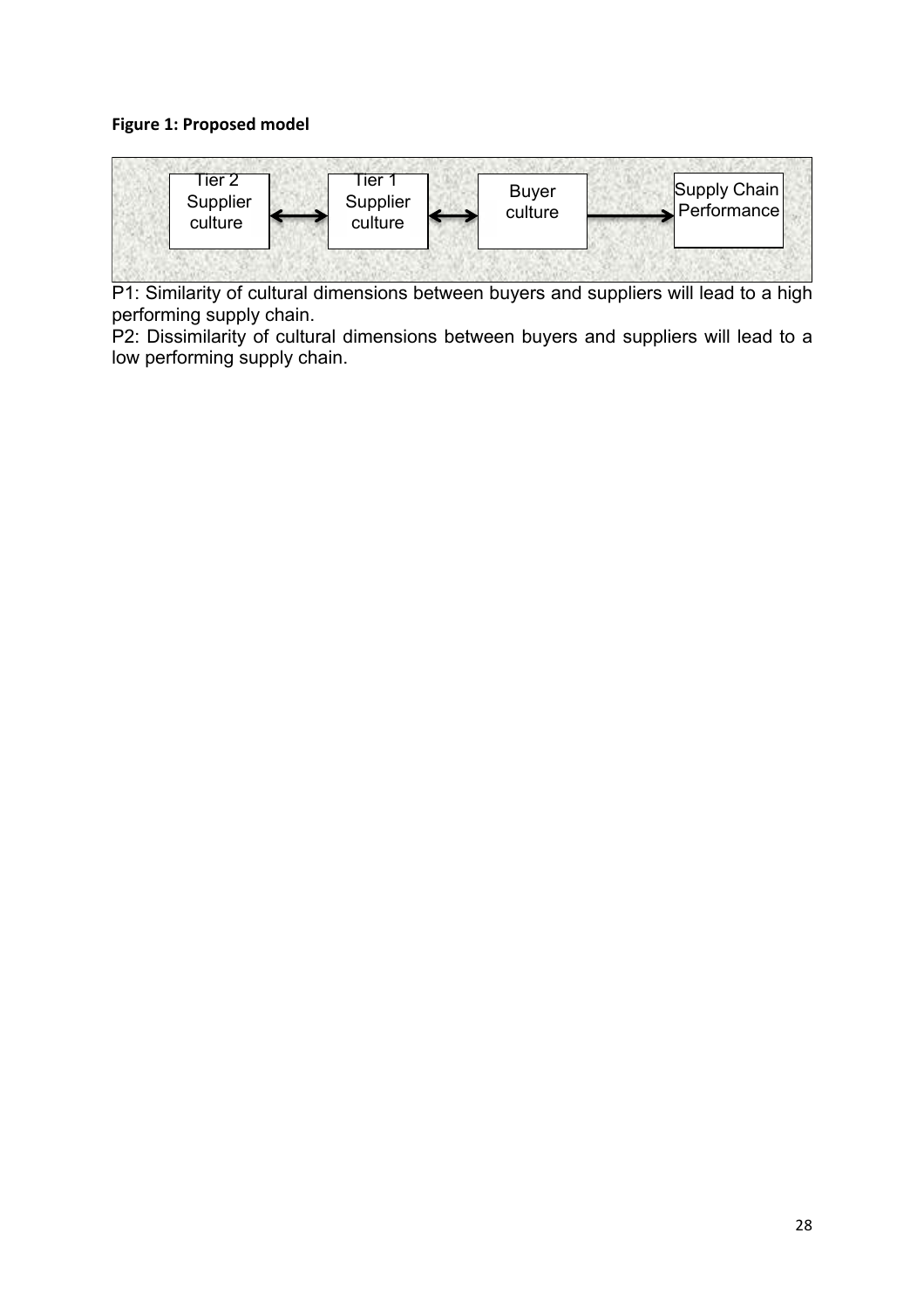Figure 2 Radar plot of cultural dimensions for best performing supply chain as a percentage

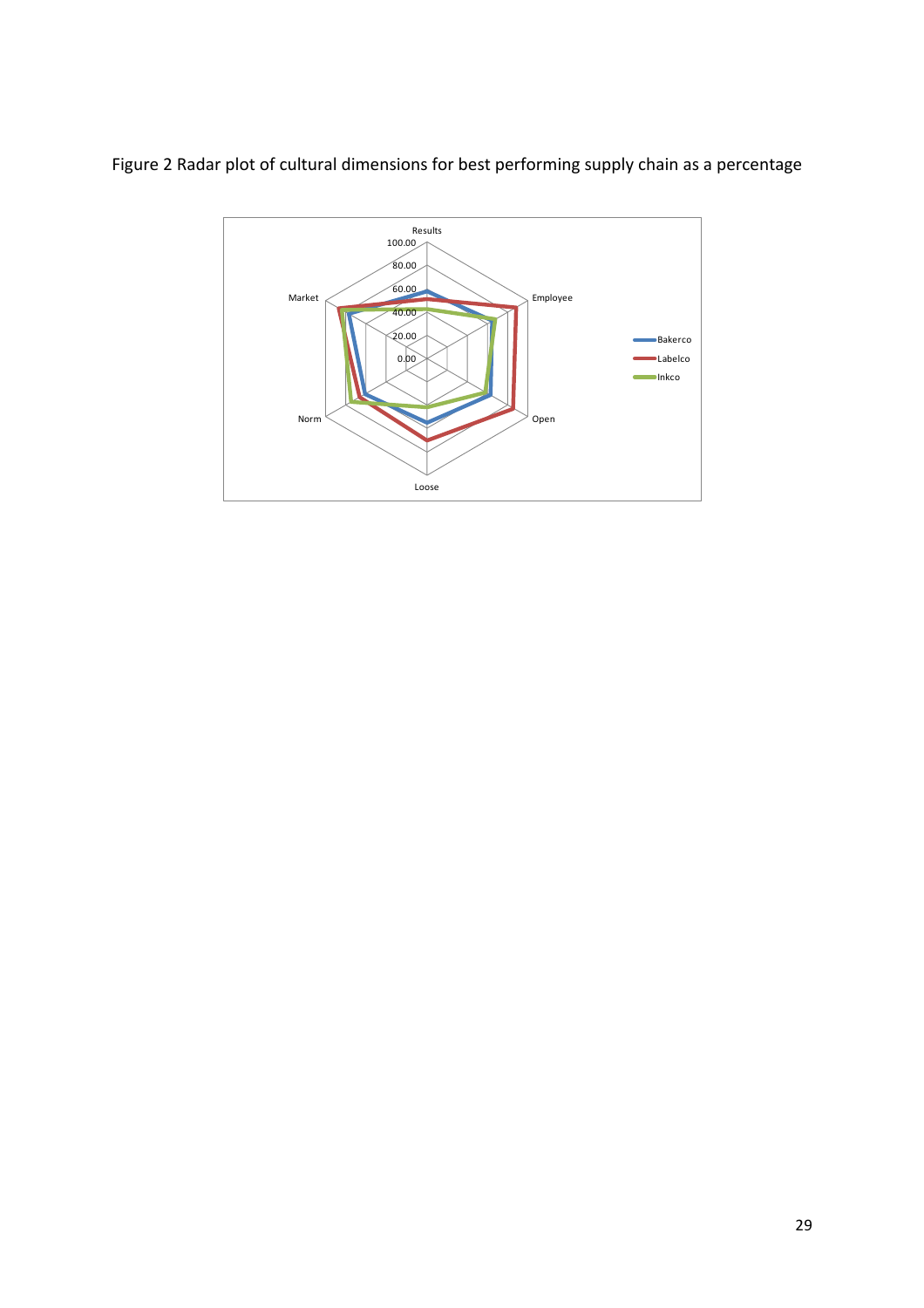Figure 3: Radar plot of cultural dimensions for underperforming supply chain as a percentage

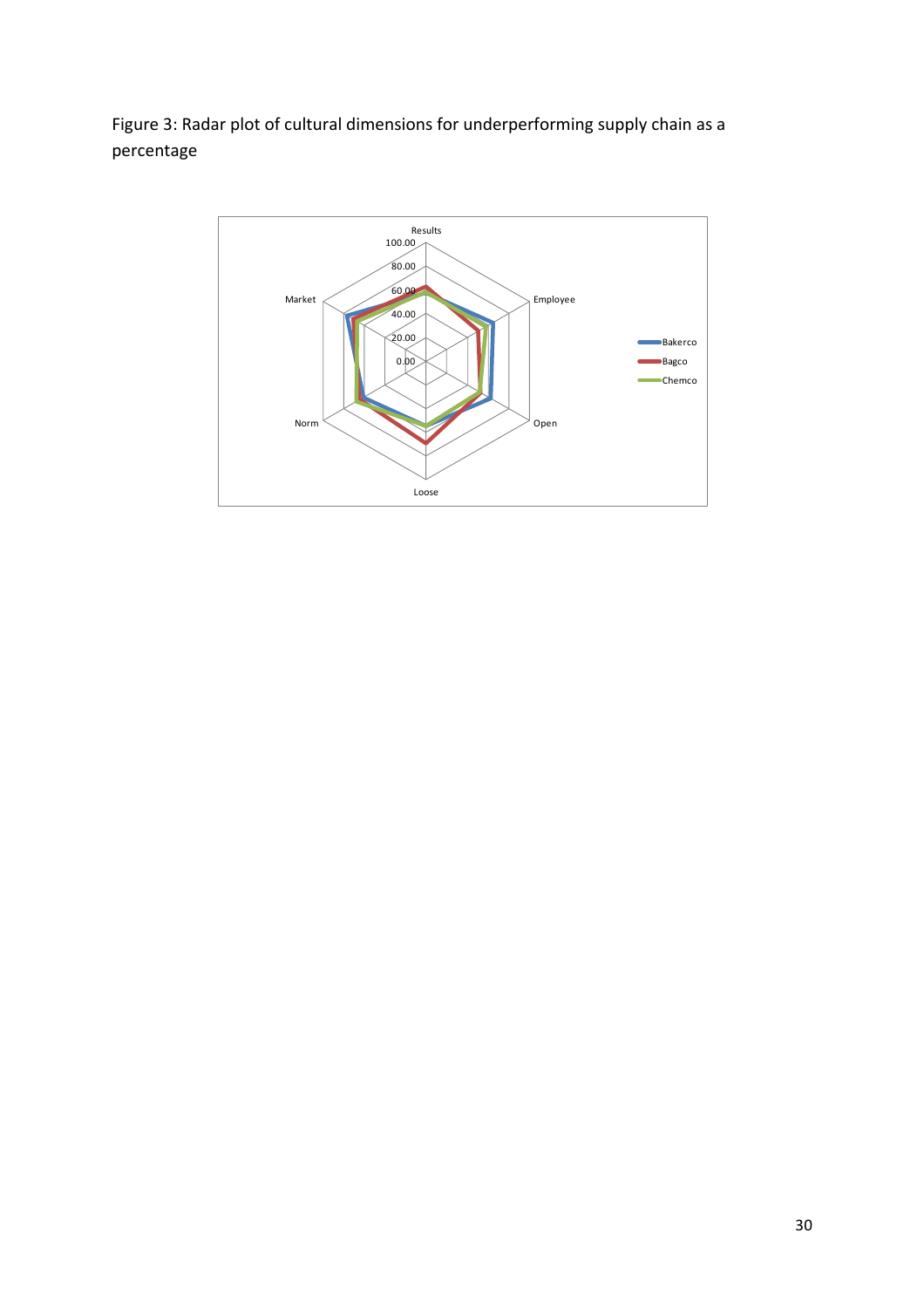Figure 4: Organisational Culture and Performance Outcomes in Buyer Supplier Relationships

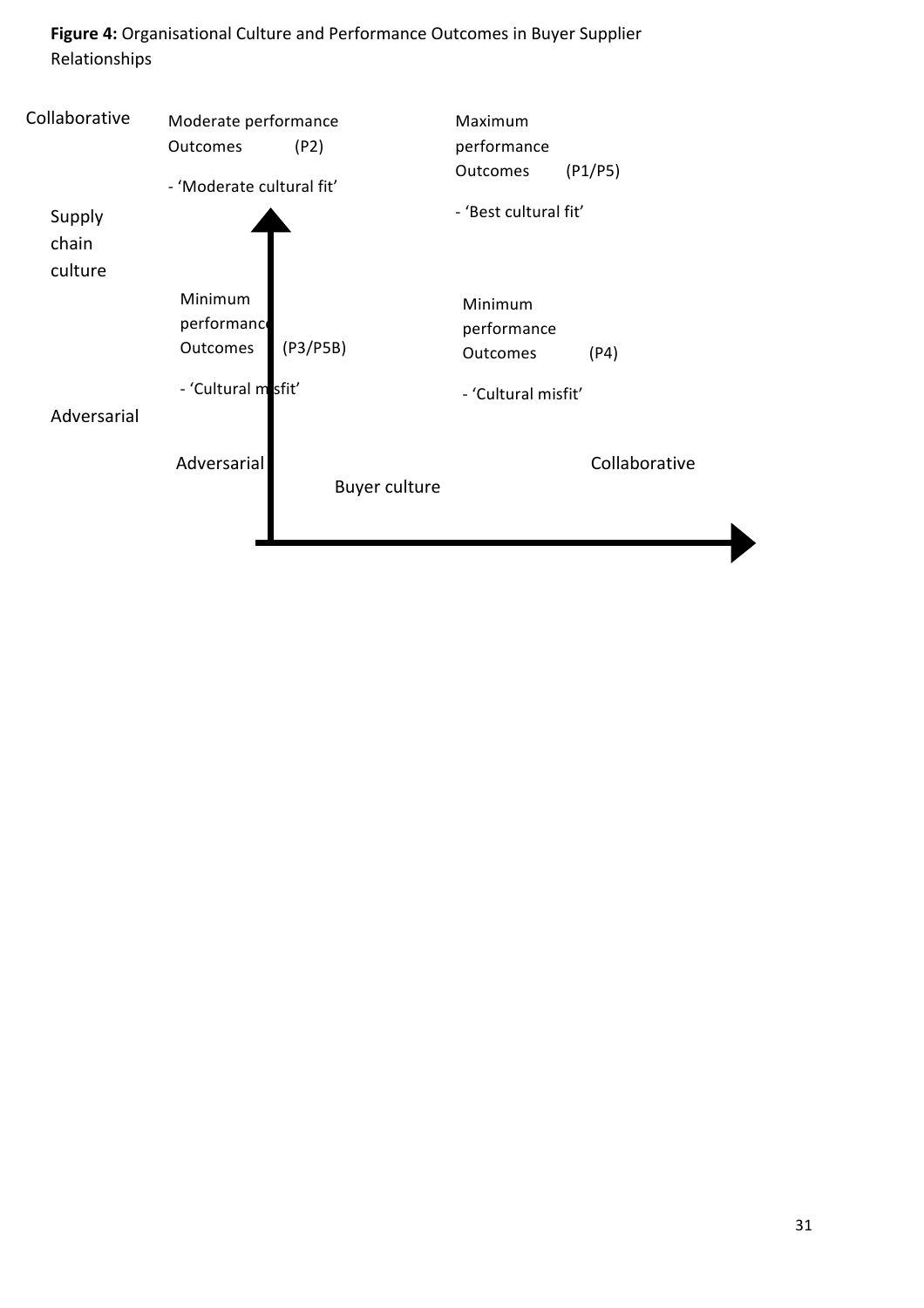# Appendix 1: Verbeke Practices Questionnaire

At my work: **Process** 

# **Degree of agreement**

|    |                                                                   | Strongly disagree strongly agree |  |
|----|-------------------------------------------------------------------|----------------------------------|--|
| 1. | When confronted with problems, the people of a<br>department are: |                                  |  |
|    | Rarely being helped by people of other departments                | $1 - 2 - 3 - 4 - 5$              |  |
| 2. | The tasks of employees that are absent are:                       |                                  |  |
|    | Rarely taken over by colleagues                                   | $1 - 2 - 3 - 4 - 5$              |  |
| 3. | Requests from other departments are:                              |                                  |  |
|    | Only carried out if the formal procedures have been<br>followed   | $1 - 2 - 3 - 4 - 5$              |  |
| 4. | On special projects, there is:                                    |                                  |  |
|    | A laborious cooperation between the various<br>departments        | $1 - 2 - 3 - 4 - 5$              |  |
| 5. | The employees contribute their bit:                               |                                  |  |
|    | By directly following the prescribed methods<br>of the managers   | $1 - 2 - 3 - 4 - 5$              |  |

*Employee*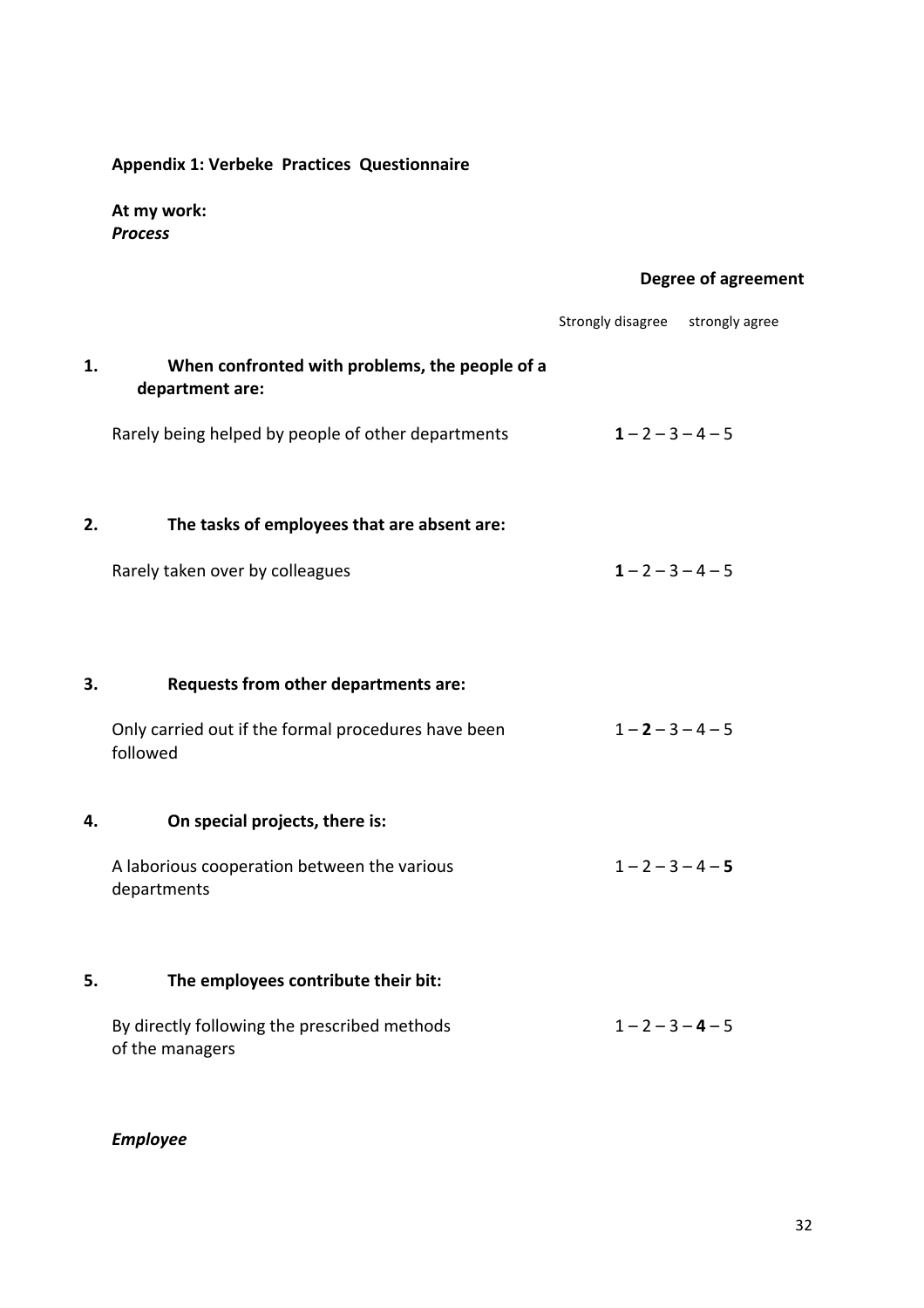## 6. With respect to people who do not feel too happy about their job, but who still perform well:

| New possibilities are being searched for them | $1 - 2 - 3 - 4 - 5$ |
|-----------------------------------------------|---------------------|
|-----------------------------------------------|---------------------|

#### **7.** Whenever an employee is ill, or when something has happened in his personal life:

Managers ask after their problems with interest  $1-2-3-4-5$ 

8. **Employees are encouraged to take courses and to go to seminars and conferences** to help their self development:

 $1 - 2 - 3 - 4 - 5$ 

#### 9. If there are personal conflicts between employees with a department:

The managers will attempt to solve these problems  $1-2-3-4-5$ 

#### 10. With respect to birthdays, marriages and births, my manager:

| Show personal interest | $1 - 2 - 3 - 4 - 5$ |
|------------------------|---------------------|
|------------------------|---------------------|

#### **11.** In matters that directly involve them, employees:

- Usually have a say  $1-2-3-4-5$
- 12. My manager compliments employees on work well done:

 $1 - 2 - 3 - 4 - 5$ 

## 13. Senior Management ensure my job doesn't become too pressurised:

 $1 - 2 - 3 - 4 - 5$ 

#### *Open*

**14.** If a manager has a criticism of an employee: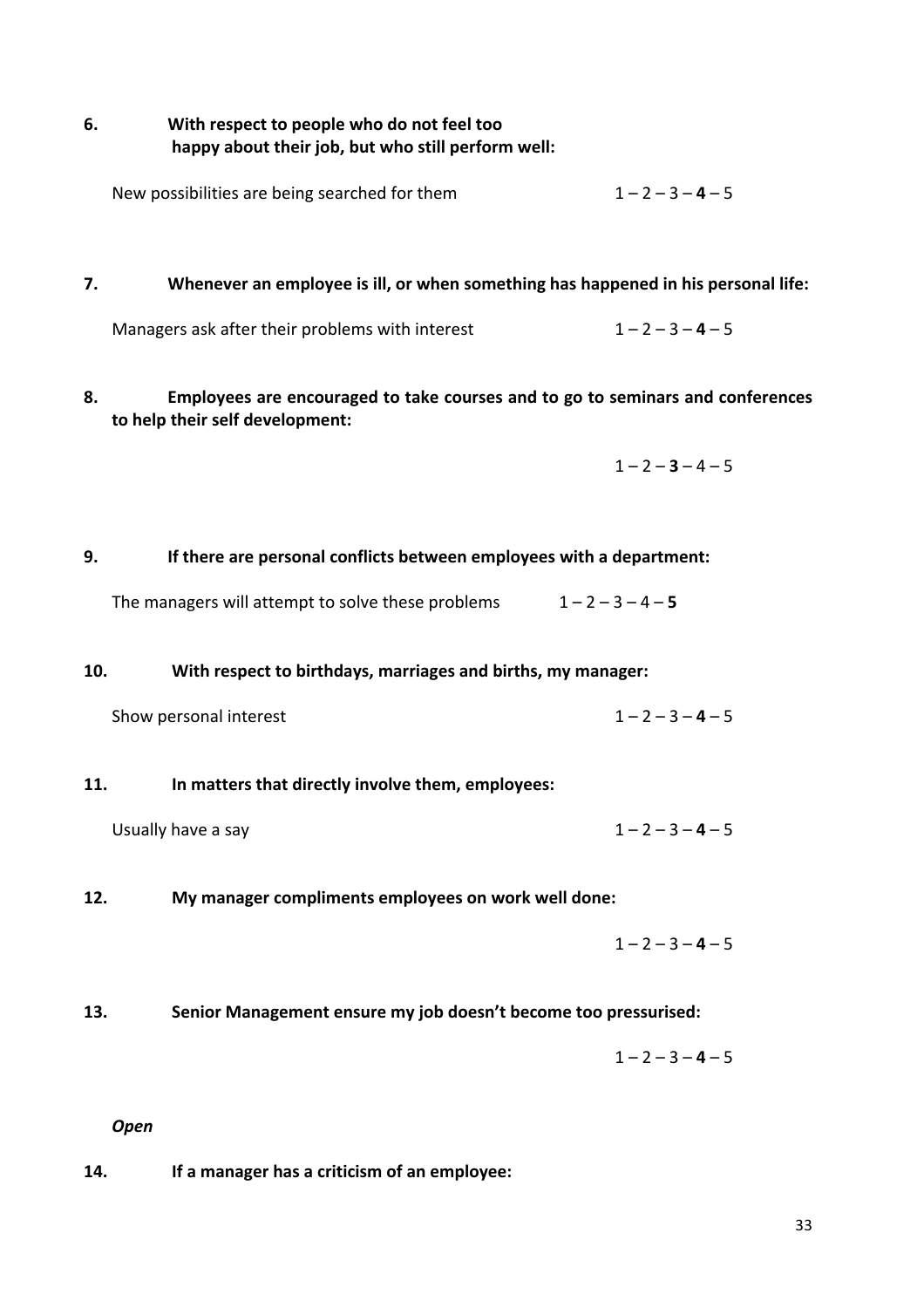|                         | He/she discusses it openly with them                      | $1 - 2 - 3 - 4 - 5$ |
|-------------------------|-----------------------------------------------------------|---------------------|
| 15.                     | <b>Employees express any criticisms of management:</b>    |                     |
|                         | Directly to the management                                | $1 - 2 - 3 - 4 - 5$ |
| 16.                     | At my work:                                               |                     |
| Employees are asked for | constructive criticism to help their managers performance | $1 - 2 - 3 - 4 - 5$ |
| 17.                     | The mistakes of a colleague are:                          |                     |
|                         | Personally discussed with him/her                         | $1 - 2 - 3 - 4 - 5$ |
|                         |                                                           |                     |

*Tight*

18. Managers always check if the employees are working:

 $1 - 2 - 3 - 4 - 5$ 

- 19. If one is a little late for an appointment with the manager, s/he will be rapped on his/ her knuckles:
	- $1 2 3 4 5$
- 20. If an employee goes to the dentist during working hours, there is a check on how long s/he stays away:

 $1 - 2 - 3 - 4 - 5$ 

21. Concerning the employees' expenses, the costs have to be specified in detail:

$$
1-2-3-4-5
$$

22. If an employee is 15 minutes late for work, but goes on for an extra 15 minutes at the end of the day:

He/She is called to account  $1-2-3-4-5$ 

23. The number and duration of the breaks employees take: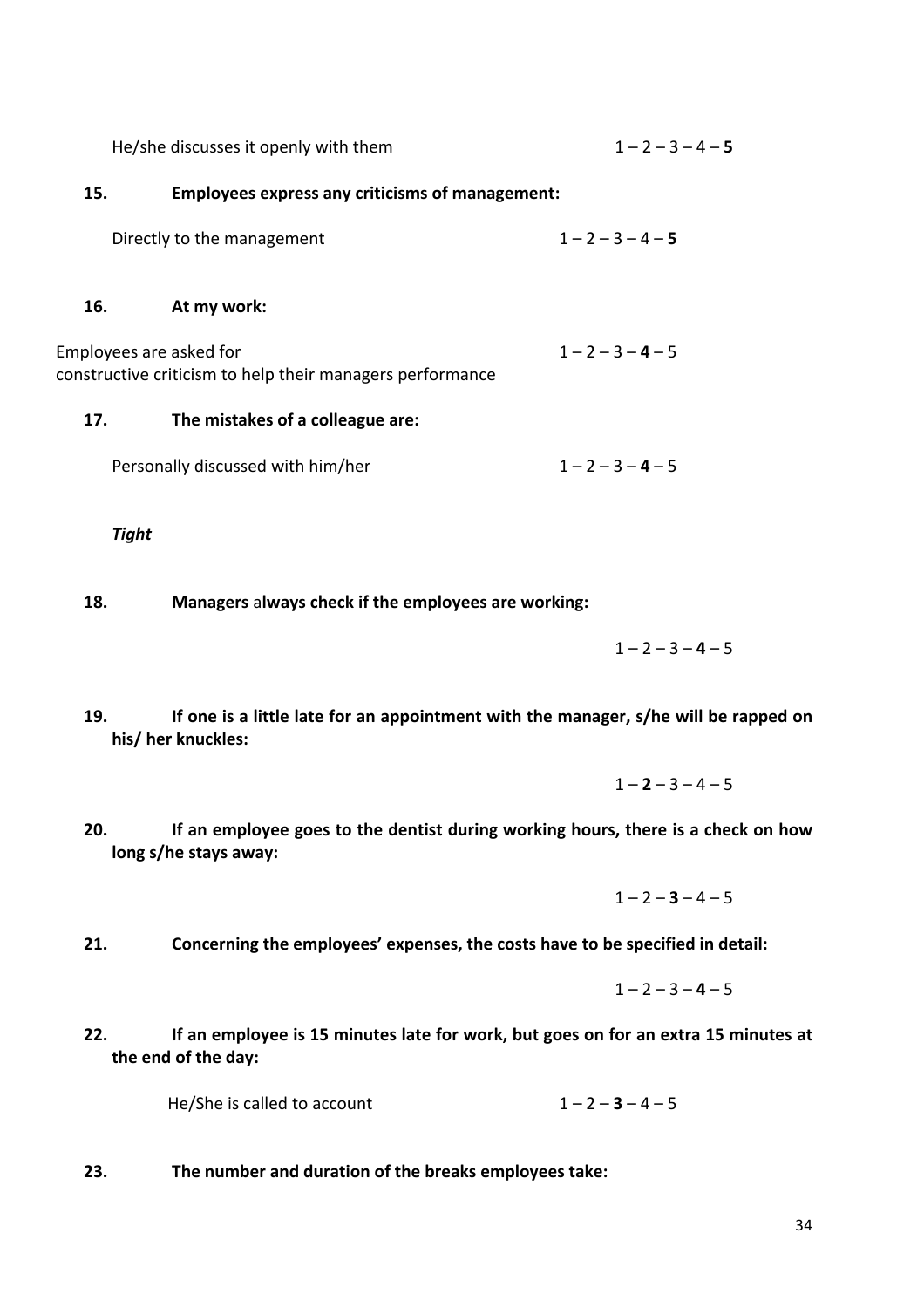| Are always checked by the managers | $1 - 2 - 3 - 4 - 5$ |
|------------------------------------|---------------------|
|------------------------------------|---------------------|

# 24. If an employee has to go to an important appointment: S/ he has to convince the manager of  $1-2-3-4-5$ the importance of the appointment *Norm* 25. In my organisation major emphasis is on meeting customer needs:  $1 - 2 - 3 - 4 - 5$ 26. Results are more important than procedures:  $1 - 2 - 3 - 4 - 5$ 27. Employees never talk about the history of the organisation:  $1 - 2 - 3 - 4 - 5$ 28. I believe where I work contributes little to society  $1 - 2 - 3 - 4 - 5$ 29. I believe where I work actively honours its ethical responsibilities:  $1 - 2 - 3 - 4 - 5$

## *Market*

# **30.** The satisfaction of the customers is:

| Measured regularly | $1 - 2 - 3 - 4 - 5$ |
|--------------------|---------------------|
|--------------------|---------------------|

## **31.** Product promotions/ actions by the competition are:

| Reported in detail to everyone | $1 - 2 - 3 - 4 - 5$ |
|--------------------------------|---------------------|
|                                |                     |